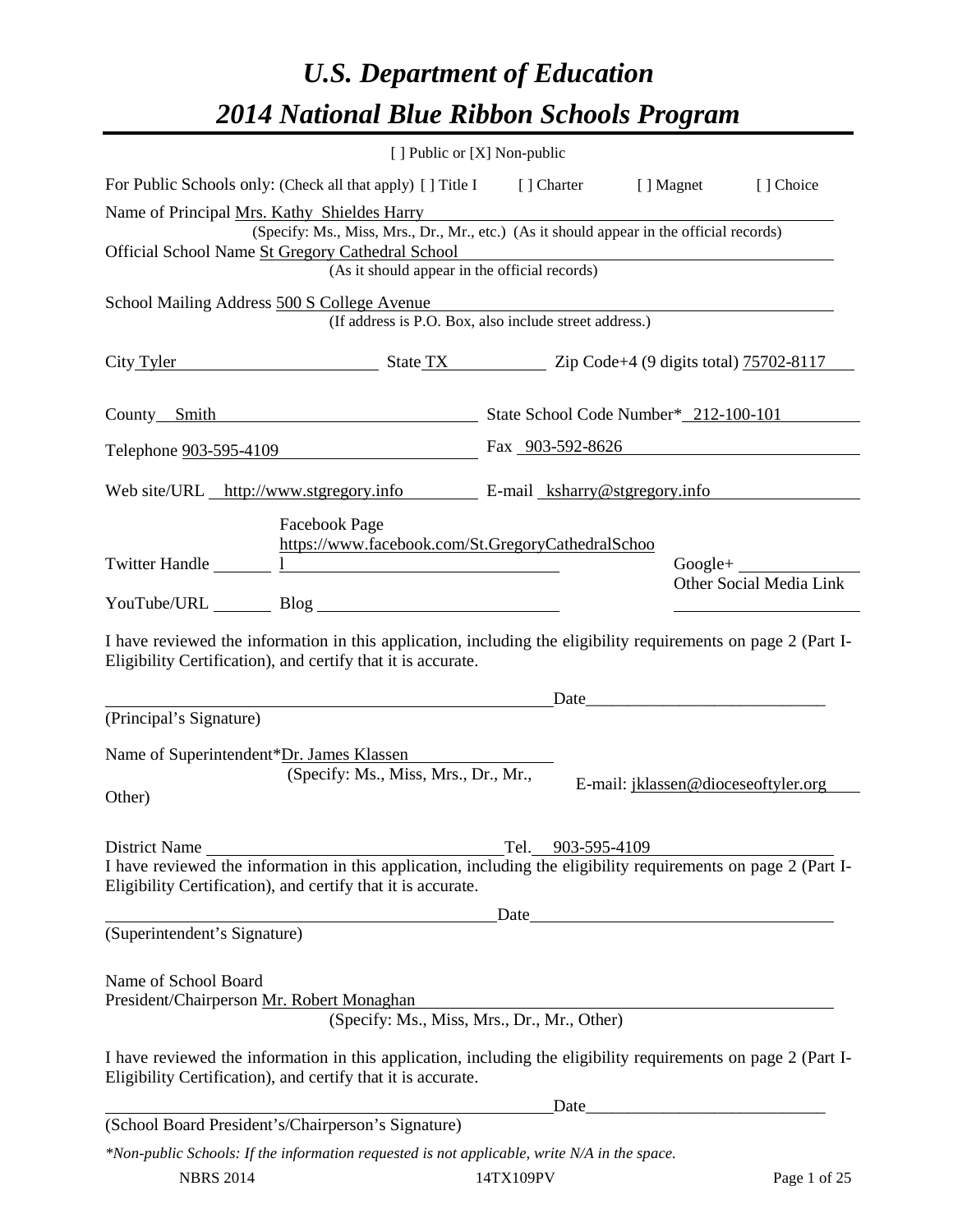# **Include this page in the school's application as page 2.**

The signatures on the first page of this application (cover page) certify that each of the statements below concerning the school's eligibility and compliance with U.S. Department of Education, Office for Civil Rights (OCR) requirements is true and correct.

- 1. The school configuration includes one or more of grades K-12. (Schools on the same campus with one principal, even a K-12 school, must apply as an entire school.)
- 2. The school has made its Annual Measurable Objectives (AMOs) or Adequate Yearly Progress (AYP) each year for the past two years and has not been identified by the state as "persistently dangerous" within the last two years.
- 3. To meet final eligibility, a public school must meet the state's AMOs or AYP requirements in the 2013-2014 school year and be certified by the state representative. Any status appeals must be resolved at least two weeks before the awards ceremony for the school to receive the award.
- 4. If the school includes grades 7 or higher, the school must have foreign language as a part of its curriculum.
- 5. The school has been in existence for five full years, that is, from at least September 2008 and each tested grade must have been part of the school for the past three years.
- 6. The nominated school has not received the National Blue Ribbon Schools award in the past five years: 2009, 2010, 2011, 2012, or 2013.
- 7. The nominated school has no history of testing irregularities, nor have charges of irregularities been brought against the school at the time of nomination. The U.S. Department of Education reserves the right to disqualify a school's application and/or rescind a school's award if irregularities are later discovered and proven by the state.
- 8. The nominated school or district is not refusing Office of Civil Rights (OCR) access to information necessary to investigate a civil rights complaint or to conduct a district-wide compliance review.
- 9. The OCR has not issued a violation letter of findings to the school district concluding that the nominated school or the district as a whole has violated one or more of the civil rights statutes. A violation letter of findings will not be considered outstanding if OCR has accepted a corrective action plan from the district to remedy the violation.
- 10. The U.S. Department of Justice does not have a pending suit alleging that the nominated school or the school district as a whole has violated one or more of the civil rights statutes or the Constitution's equal protection clause.
- 11. There are no findings of violations of the Individuals with Disabilities Education Act in a U.S. Department of Education monitoring report that apply to the school or school district in question; or if there are such findings, the state or district has corrected, or agreed to correct, the findings.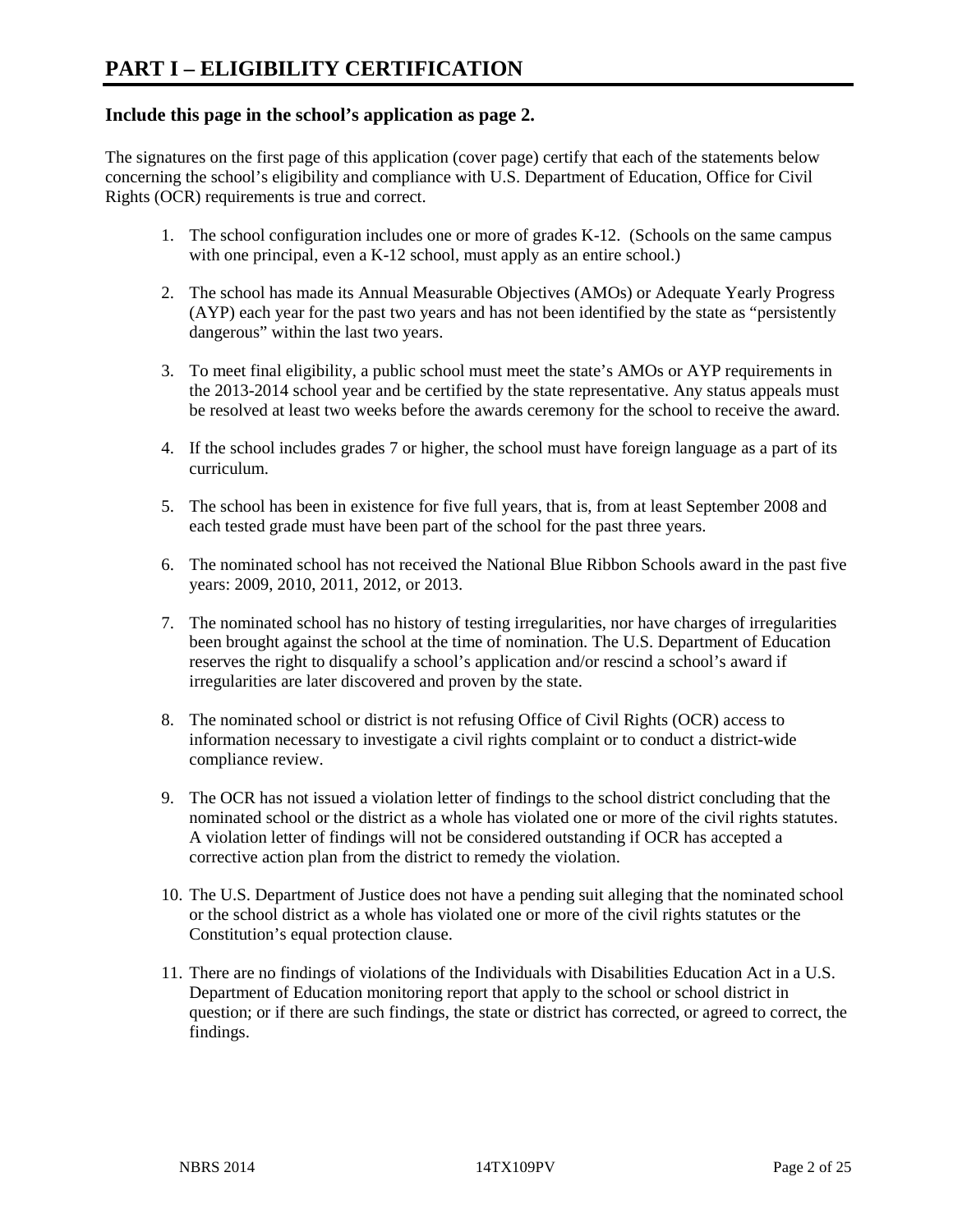# **PART II - DEMOGRAPHIC DATA**

# **All data are the most recent year available.**

**DISTRICT** (Question 1 is not applicable to non-public schools)

| $\mathbf{L}$ | Number of schools in the district<br>(per district designation): | 0 Elementary schools (includes $K-8$ )<br>0 Middle/Junior high schools |
|--------------|------------------------------------------------------------------|------------------------------------------------------------------------|
|              |                                                                  | 0 High schools                                                         |
|              |                                                                  | $0 K-12$ schools                                                       |

#### 0 TOTAL

## **SCHOOL** (To be completed by all schools)

- 2. Category that best describes the area where the school is located:
	- [] Urban or large central city
	- [ ] Suburban with characteristics typical of an urban area
	- [ ] Suburban
	- [X] Small city or town in a rural area
	- [ ] Rural
- 3. 22 Number of years the principal has been in her/his position at this school.
- 4. Number of students as of October 1 enrolled at each grade level or its equivalent in applying school:

| Grade                           | # of           | # of Females | <b>Grade Total</b> |
|---------------------------------|----------------|--------------|--------------------|
|                                 | <b>Males</b>   |              |                    |
| <b>PreK</b>                     | 14             | 13           | 27                 |
| K                               | 18             | 16           | 34                 |
| $\mathbf{1}$                    | 28             | 12           | 40                 |
| $\boldsymbol{2}$                | 20             | 21           | 41                 |
| 3                               | 19             | 19           | 38                 |
| 4                               | 20             | 18           | 38                 |
| 5                               | 25             | 27           | 52                 |
| 6                               | $\theta$       | 0            | $\theta$           |
| 7                               | 0              | $\Omega$     | 0                  |
| 8                               | 0              | 0            | 0                  |
| 9                               | $\overline{0}$ | 0            | 0                  |
| 10                              | 0              | 0            | 0                  |
| 11                              | 0              | 0            | 0                  |
| 12                              | $\theta$       | 0            | 0                  |
| <b>Total</b><br><b>Students</b> | 144            | 126          | 270                |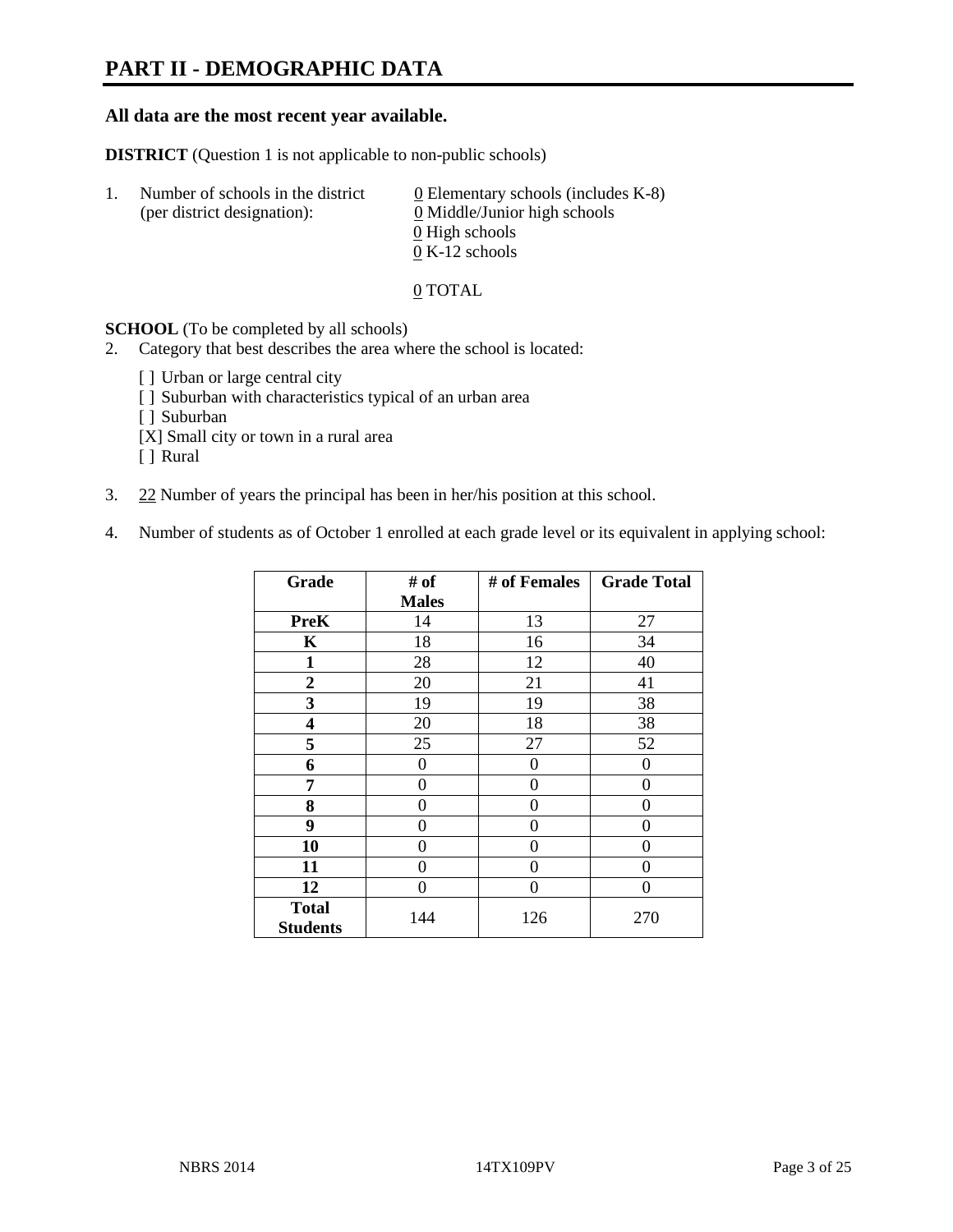the school: 2 % Asian

5. Racial/ethnic composition of 0 % American Indian or Alaska Native 5 % Black or African American 12 % Hispanic or Latino 4 % Native Hawaiian or Other Pacific Islander 73 % White 4 % Two or more races **100 % Total** 

(Only these seven standard categories should be used to report the racial/ethnic composition of your school. The Final Guidance on Maintaining, Collecting, and Reporting Racial and Ethnic Data to the U.S. Department of Education published in the October 19, 2007 *Federal Register* provides definitions for each of the seven categories.)

6. Student turnover, or mobility rate, during the 2012 - 2013 year: 3%

This rate should be calculated using the grid below. The answer to (6) is the mobility rate.

| <b>Steps For Determining Mobility Rate</b>         | Answer |
|----------------------------------------------------|--------|
| (1) Number of students who transferred to          |        |
| the school after October 1, 2012 until the         | 3      |
| end of the school year                             |        |
| (2) Number of students who transferred             |        |
| <i>from</i> the school after October 1, 2012 until |        |
| the end of the 2012-2013 school year               |        |
| (3) Total of all transferred students [sum of      | 10     |
| rows $(1)$ and $(2)$ ]                             |        |
| (4) Total number of students in the school as      | 292    |
| of October 1                                       |        |
| $(5)$ Total transferred students in row $(3)$      | 0.034  |
| divided by total students in row (4)               |        |
| $(6)$ Amount in row $(5)$ multiplied by 100        |        |

7. English Language Learners (ELL) in the school: 0 %

Number of non-English languages represented: 0 Specify non-English languages:

0 Total number ELL

8. Students eligible for free/reduced-priced meals: 19 %

Total number students who qualify:  $\frac{50}{20}$ 

If this method is not an accurate estimate of the percentage of students from low-income families, or the school does not participate in the free and reduced-priced school meals program, supply an accurate estimate and explain how the school calculated this estimate.

The school does not participate in the free/reduced-priced meal program. The estimate is based on the number of full time students who qualify for tuition assistance through the Private School Aid Service calculations.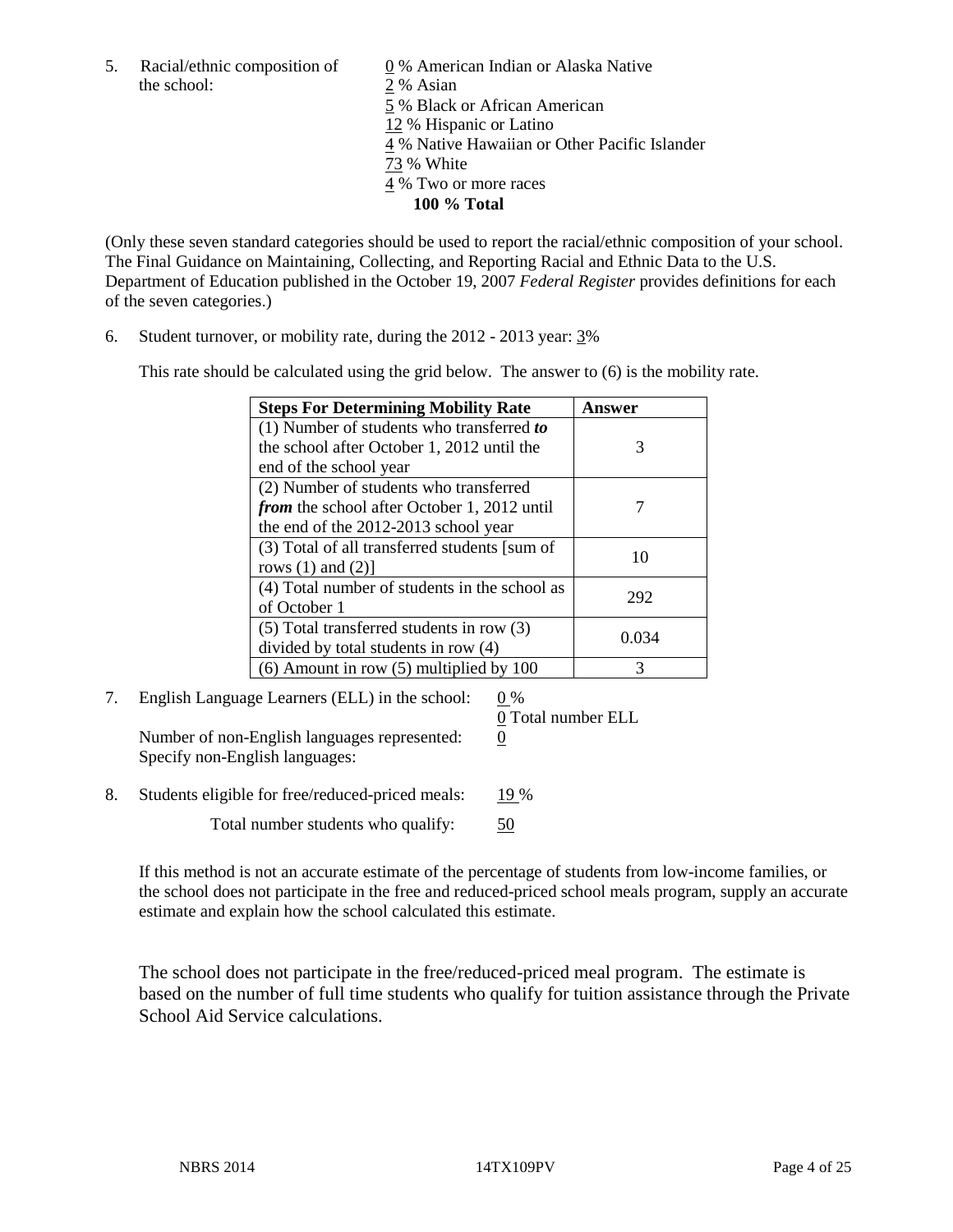33 Total number of students served

Indicate below the number of students with disabilities according to conditions designated in the Individuals with Disabilities Education Act. Do not add additional categories.

| 1 Autism                | 0 Orthopedic Impairment                 |
|-------------------------|-----------------------------------------|
| 0 Deafness              | 2 00ther Health Impaired                |
| 0 Deaf-Blindness        | 8 Specific Learning Disability          |
| 0 Emotional Disturbance | 10 Speech or Language Impairment        |
| 0 Hearing Impairment    | 0 Traumatic Brain Injury                |
| 0 Mental Retardation    | 1 Visual Impairment Including Blindness |
| 0 Multiple Disabilities | 1 Developmentally Delayed               |
|                         |                                         |

10. Use Full-Time Equivalents (FTEs), rounded to nearest whole numeral, to indicate the number of personnel in each of the categories below:

|                                       | <b>Number of Staff</b> |
|---------------------------------------|------------------------|
| Administrators                        |                        |
| Classroom teachers                    | 14                     |
| Resource teachers/specialists         |                        |
| e.g., reading, math, science, special |                        |
| education, enrichment, technology,    |                        |
| art, music, physical education, etc.  |                        |
| Paraprofessionals                     |                        |
| Student support personnel             |                        |
| e.g., guidance counselors, behavior   |                        |
| interventionists, mental/physical     |                        |
| health service providers,             |                        |
| psychologists, family engagement      |                        |
| liaisons, career/college attainment   |                        |
| coaches, etc.                         |                        |
|                                       |                        |

11. Average student-classroom teacher ratio, that is, the number of students in the school divided by the FTE of classroom teachers, e.g.,  $22:1$  13:1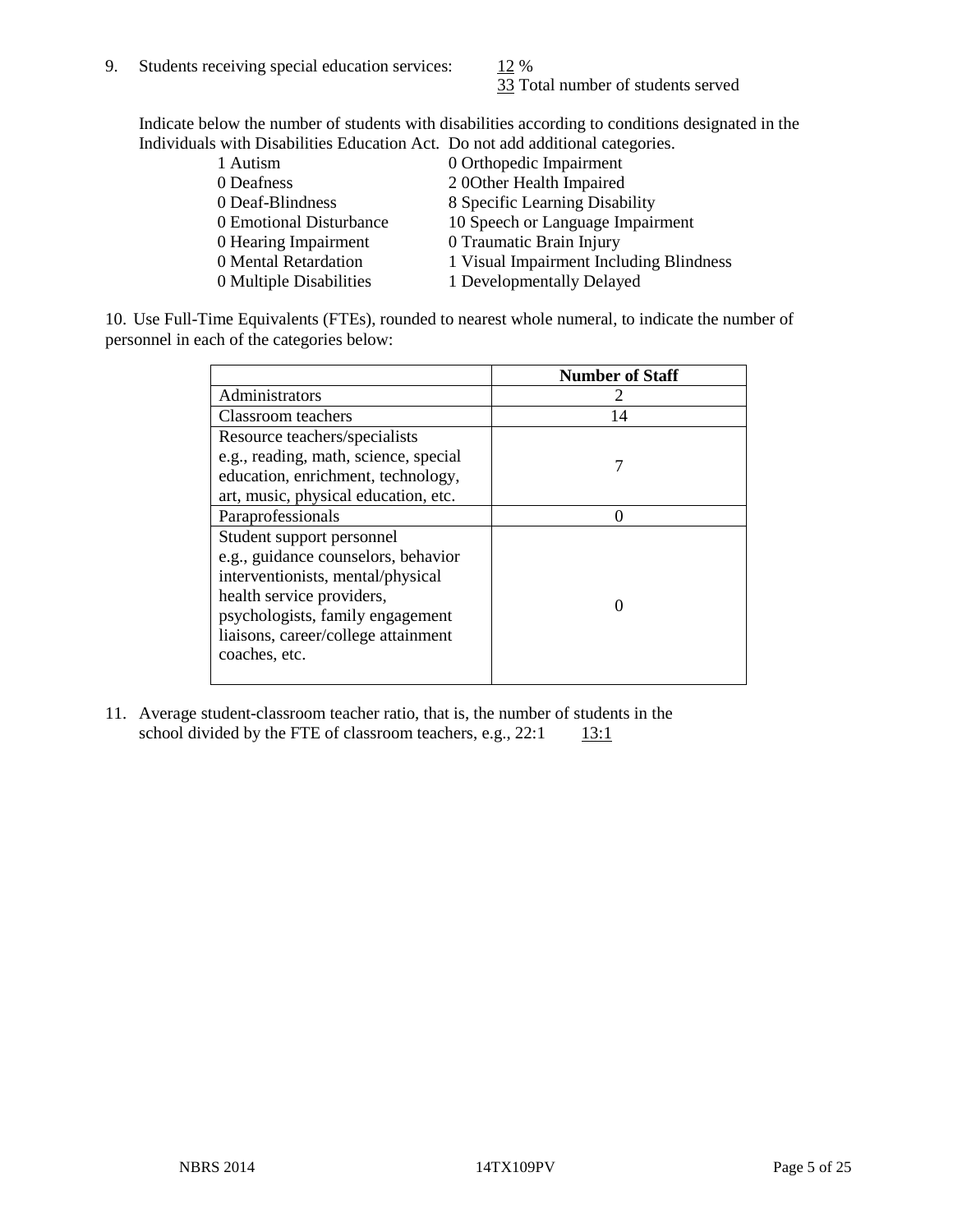12. Show daily student attendance rates. Only high schools need to supply yearly graduation rates.

| <b>Required Information</b> | 2012-2013 | 2011-2012 | 2010-2011 | 2009-2010 | 2008-2009 |
|-----------------------------|-----------|-----------|-----------|-----------|-----------|
| Daily student attendance    | 77%       | 96%       | 95%       | 96%       | 96%       |
| High school graduation rate | 0%        | 9%        | 0%        | 0%        | 0%        |

# 13. **For schools ending in grade 12 (high schools)**

Show percentages to indicate the post-secondary status of students who graduated in Spring 2013

| <b>Post-Secondary Status</b>                  |    |
|-----------------------------------------------|----|
| Graduating class size                         |    |
| Enrolled in a 4-year college or university    | 0% |
| Enrolled in a community college               | 0% |
| Enrolled in career/technical training program | 0% |
| Found employment                              | 0% |
| Joined the military or other public service   | 0% |
| . Other                                       | 0/ |

14. Indicate whether your school has previously received a National Blue Ribbon Schools award.  $Yes \underline{X}$  No

If yes, select the year in which your school received the award. 2006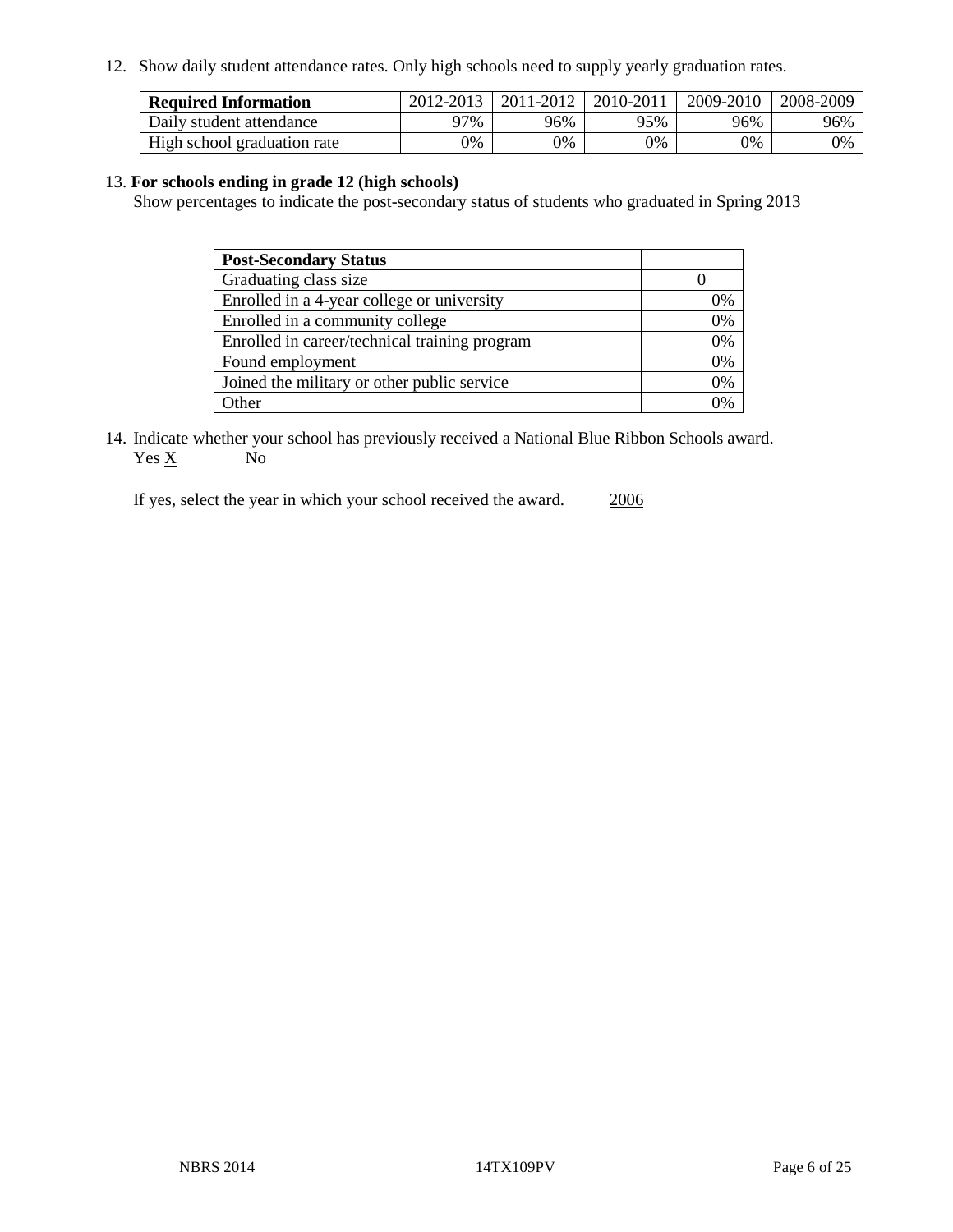# **PART III – SUMMARY**

On the red brick streets of Tyler, Texas lies St. Gregory Cathedral Elementary School, the oldest private school in the city. The mission establishes the school's primary goal as the on-going faith formation of the Christian person. The school believes that moral formation and academic education are the cooperative responsibility of the parents and the school. The well rounded education has many facets for the developing child. Importance is placed upon recognizing the rich diversity of the God-given talents that each student brings to the school community. The uniqueness of each student is nurtured in a loving atmosphere regardless of race, color or creed. St. Gregory places a high value on faith development, academic excellence, self-direction, personal responsibility and self-discipline as means for developing the total student.

The school celebrated its 65th anniversary with a new event based on a tradition of Christian Service that actually began before the school opened in 1946. The pastor inspired students to help raise funds to build the school by selling war bonds. The School Sisters of Notre Dame, who opened and staffed the school for three decades, continued to emphasize Christian service. Those efforts evolved into a modern day Serviam (I Will Serve) for the youth of St. Gregory. Having reached the age of reason, that time in life at which persons are deemed to be morally responsible, St. Gregory's second graders publicly pledge to live a lifetime of service in the spirit begun by the school founders. This commitment to serve others is manifested in the completion of monthly service endeavors, until graduation in the fifth grade.

St. Gregory serves a student body represented by a culturally diverse population and wide cross section of socio-economic levels. Students travel to the campus from a large geographical area, an approximate 30 mile radius from the city. While 81% of the student body professes the Catholic faith, students of all faiths are welcome and actively recruited.

The PreK through Grade 5 campus is one of just five Catholic schools that comprise the mission Diocese of Tyler. In 2010, the Diocese separated St. Gregory from its parish high school in order to create a regional Catholic Middle and High School.

Strengths and accomplishments of the school include meeting the needs of students at both ends of the academic spectrum, strategic planning and innovative programming in a difficult economy. St. Gregory has consistently achieved national standardized scores well above the top fifteen percent of the nation. What makes this accomplishment most worthy of Blue Ribbon status is the school's outstanding program of inclusion for students with special needs. Twelve percent (12%) of all students enrolled have an identified special need.Approximately 9% of the student body is served through the school Resource program. All students, regardless of their learning difference, participate in the school's nationally standardized testing program. The school's principal was honored with the Edward M. Shaughnessy III Serving All God's Children Award given to a Catholic school educator who has made an outstanding contribution to furthering inclusive education for all, especially those students with special needs. Administrators have shared the school's program for special needs through presentations at National Catholic Conferences validating that high academic success and an inclusion program are not mutually exclusive for private schools.

Students on the advanced end of the academic spectrum are provided avenues for personal enrichment in Mathematics, Reading and Independent Research. Precocious students who demonstrate extraordinarily high achievement may be placed in Mathematics classes above their chronological grade level. A series of Reader's Challenges from a select list of quality children's literature are available for students with the ability for advanced reading. Web based research projects from Renzulli Learning are facilitated for children achieving in the top five percent of their class.

Maintaining the long tradition of educational excellence has been a financial challenge during the past few years as the East Texas area, once rich in oil and gas revenue, continues to see a distinct downturn in the economy. Simultaneously, the local public schools passed a bond election just prior to the recession and replaced 16 elementary schools with brand new buildings. With an eye on the future and strategic planning,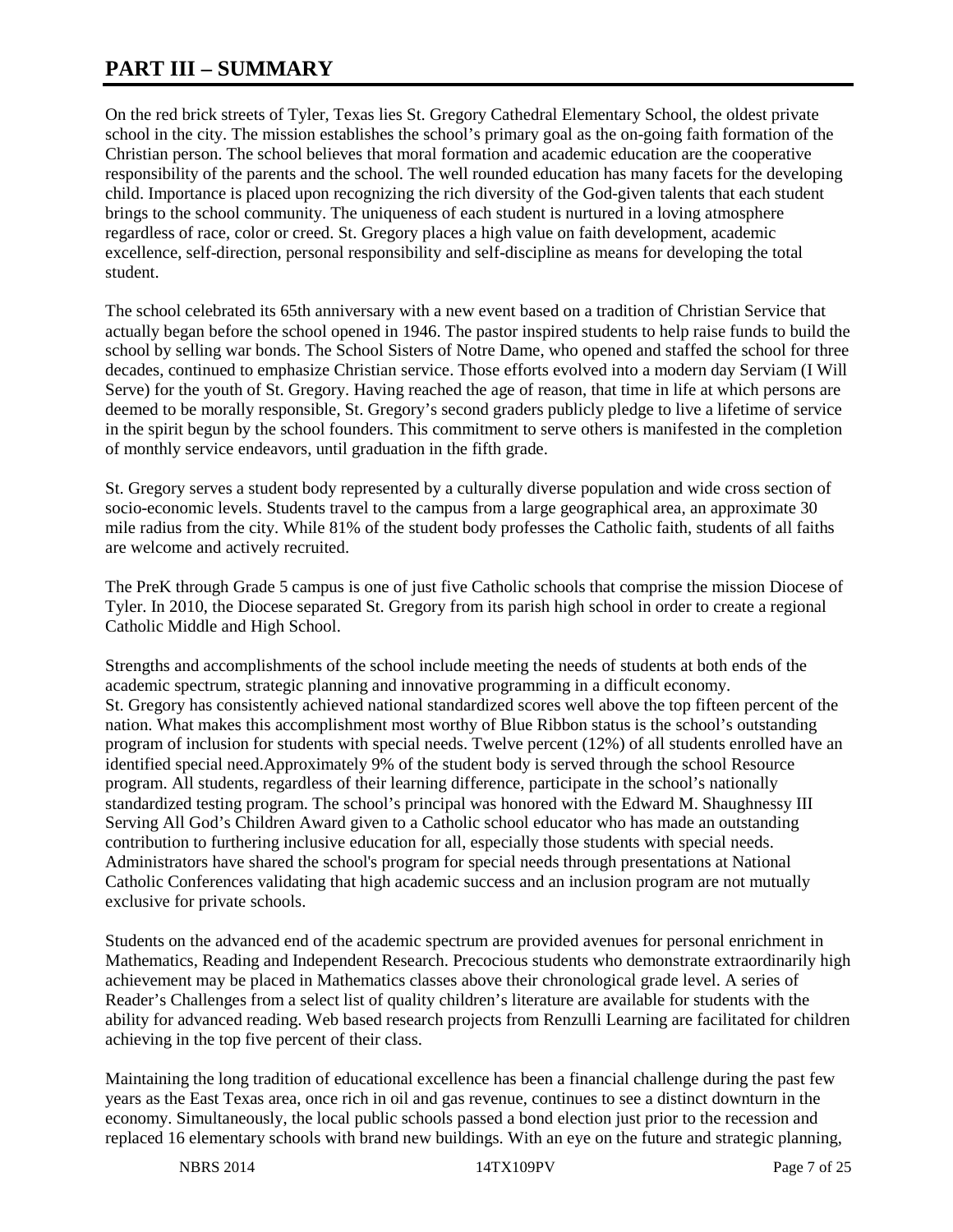St. Gregory positioned itself to operate lean and efficiently without sacrificing the exemplary educational programs synonymous with the school.

Rather than simply weathering a difficult economy or resting on its laurels, the school sought to enhance its reputation by developing new and innovative programs that were economically feasible.These include a Spanish immersion program designed to teach four year old children conversational skills within one school year and the Cathedral Strings, a violin program in partnership with the East Texas Symphony Orchestra.

The collaboration of the pastor, administration, faculty, parents and school council create a solid working partnership to include and serve all God's children.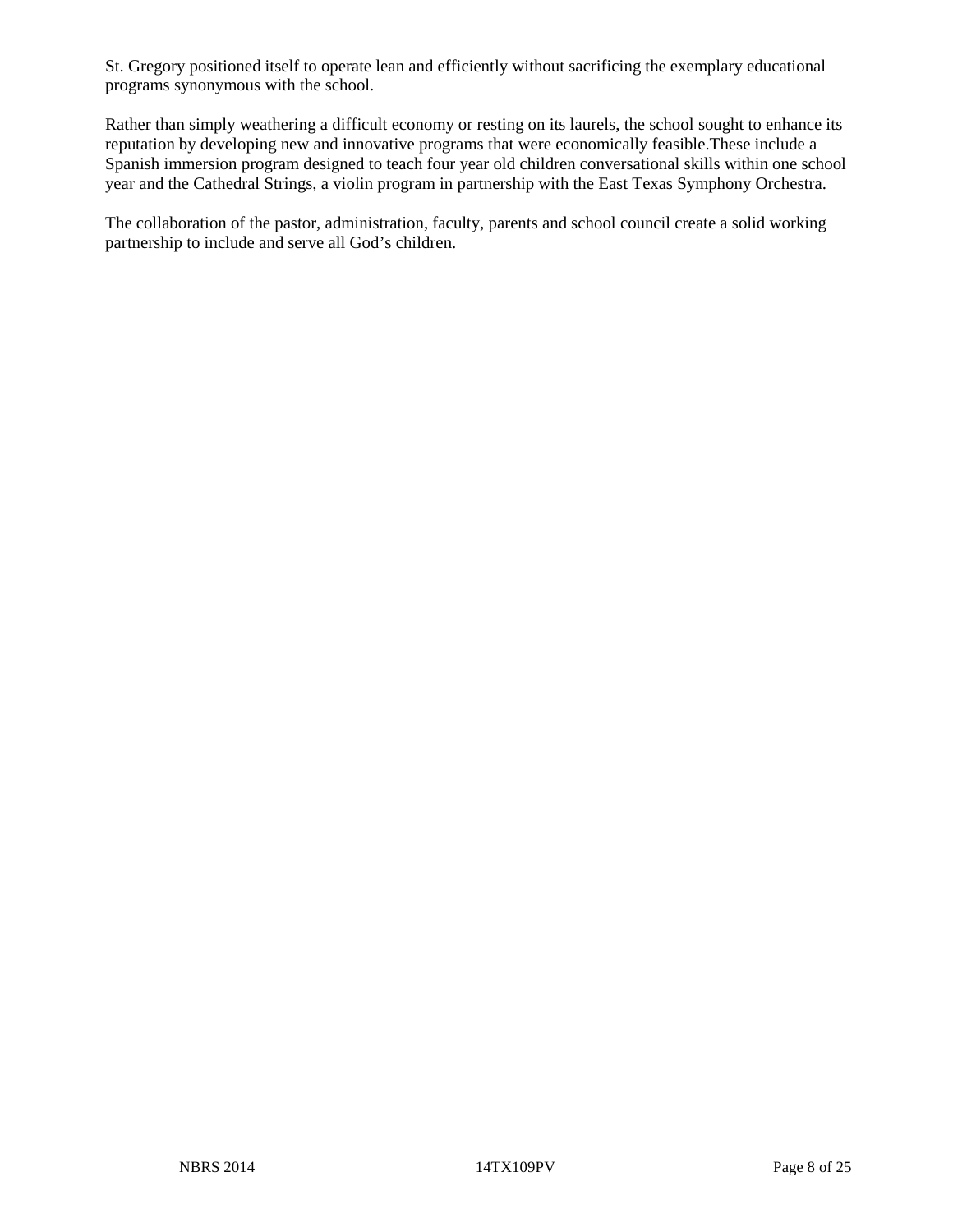# **1. Assessment Results:**

A. ) St. Gregory uses achievement tests data to measure growth from one year to the next, to identify students with possible learning differences, to identify students for enrichment, and to examine the strength and areas for growth in content so that meaningful instruction can occur in a systematic process.

The Iowa Test of Basic Skills (ITBS) was administered to grades K-5 from 2010-2013. The Tenth edition of the Stanford Achievement Test (SAT) was administered to students in grades 1-5 from 2008-2009. Both offer a snapshot of the school's achievement highlighting areas of strength and areas for growth. These tests are mandated by the Diocese of Tyler to measure individual and school wide achievement. On average, 12% of the school's students are receiving accommodations for learning differences and 9% of the students are receiving special services through the school's Resource program.

All students are tested, regardless of their learning difference. There are no apparent disparities among any subgroups. With standardized test scores well above the 85th percentile, St. Gregory maximizes achievement of all students including those with special needs.

Both the ITBS and SAT are norm-referenced tests. St. Gregory primarily uses two forms of data received from the tests, the National Percentile Rank (NPR) and Standard Scores (SS). Ideally, the school desires that every student strives to achieve results in the upper quartile with a 76 NPR or above and that each grade level average scores in the top 10% of the nation.While achieving scores at these levels are admirable goals, consistent and sustained growth is the true measure of success especially for students with identified learning needs. Standard Scores are used to determine individual growth and longitudinal growth of the school as a whole.

B.) The National Percentile Rank (NPR) for students in grades 3-5 is well above the 85th percentile on the ITBS and SAT in both Reading and Mathematics. The scores have remained consistently high for the past five years. Noteworthy items include:

Almost one-third of the 5th grade class of 2013 (14 students) had an identified learning difference and 7 of these were served in the Resource program. Despite these high statistics, the grade level scores were above the 85th percentile in both Reading and Mathematics.

While Reading scores remain in the top 15% of the nation, several key strategies have been implemented to address the fluctuating scores:

- Students have participated in the Scholastic Summer Reading Challenge. Research indicates that regardless of ethnicity, socioeconomic level, or previous achievement, children who read four or more books over the summer fare better on reading comprehension tests than peers who read one or no books over the summer.
- The implementation of the Texas Bluebonnet Reader's Challenge has inspired more independent reading during the first semester of the school year.Almost 50 % of the students in grades 3-5 read twenty books from the Texas Bluebonnet list and complete individual book talks with faculty, administrators and staff.
- Students in K-2 have "take home" readers keyed to the curriculum. Nightly oral reading between parent and child reinforces the concepts taught in the classroom.
- The vocabulary subset of Reading shows growth due in part to the implementation of Sadlier's Vocabulary Workshop designed to extend and enrich vocabulary thought.

In Mathematics, key results include:

• The computation subtest has remained fairly stable (see next bullet) following a slight dip when the school changed from the non-timed SAT to the timed ITBS. The curriculum and pacing calendars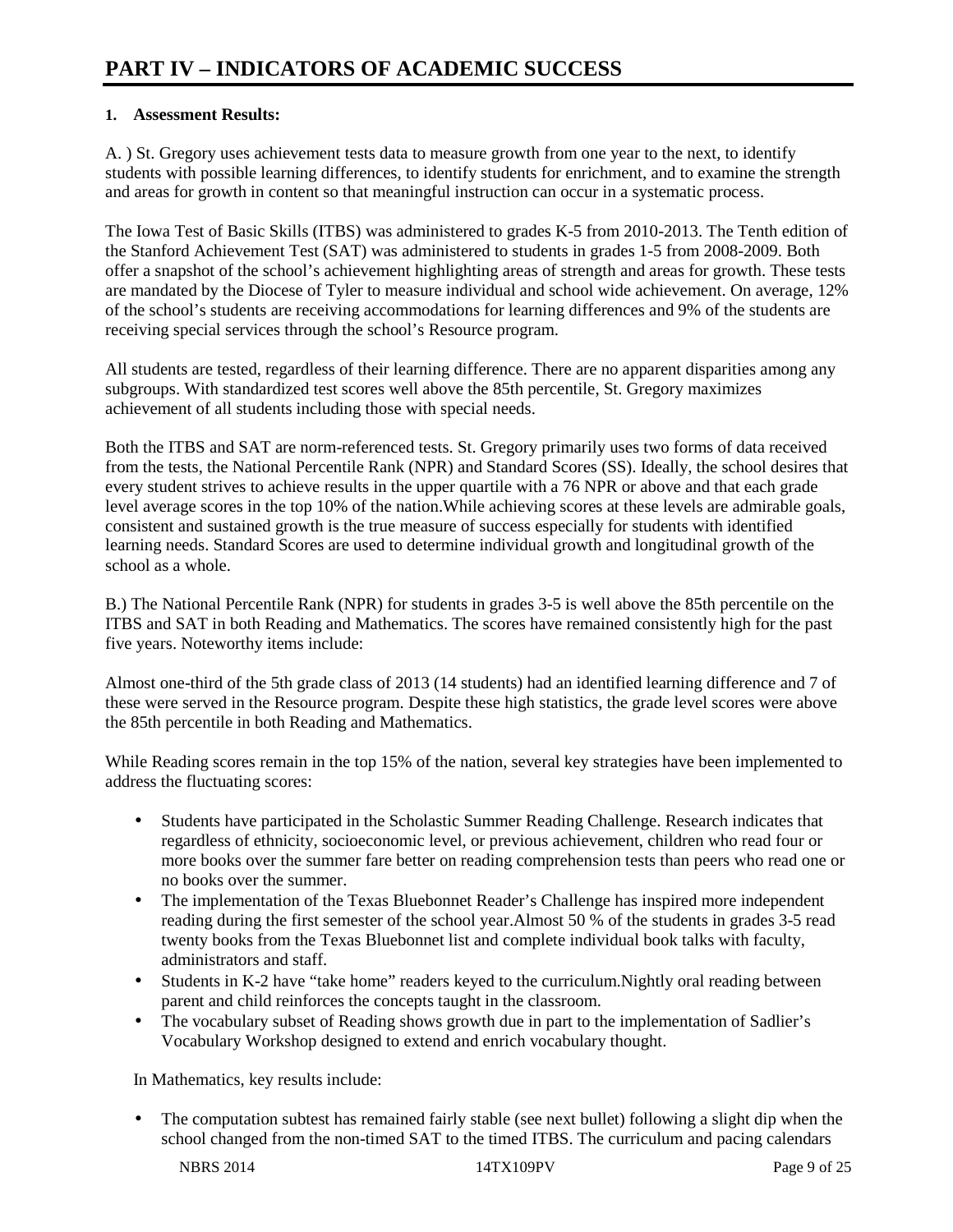were adjusted to provide students more experiences with timed mathematics tests, ultimately increasing fluidity while maintaining accuracy in computation.

- Computation was identified as a weakness for third grade and fifth this past year. Strategies for improvement and benchmark assessments were included in annual teacher goals for these classes.
- Subtests of Problem Solving and Data Interpretation have seen the smallest growth and have been targeted for distributed practice on the pacing calendars as Data Interpretation generally falls at the end of the school year.
- A large number of faculty members annually attend the Conference for the Advancement of Mathematics Teaching each summer providing additional staff development in this curricula area.

Other analysis of the test data and contributing factors include the following:

- The size of the grade levels over the 5 year span ranged from 39-56 but provided no apparent influence on test scores.
- In 2010 the school began administering the CogAT to all students in grades 1-5. Discrepancies in the CogAT and ITBS scores may indicate possible learning differences. By identifying and serving special needs as early as possible, student achievement has the best chance of sustained growth.
- Over the past five years, an increasing number of students have been reviewed for academic intervention or special needs with the availability of achievement and cognitive abilities tests. Based on the positive data and performance trends, a significant number of special needs students have been able to exit the formal Resource program and move into content mastery in the regular classroom with accommodations.
- With the strength of their achievement test scores, 78% of the last year's alumni are eligible to participate in the Duke Talent Identification Program (TIP) in seventh grade.

An overall review indicates that St. Gregory students achieve the academic success necessary to meet the challenges of middle/high school, college and eventually life.

## **2. Using Assessment Results:**

Standardized test data is first analyzed by administrators when results are received in late May. Scaled scores for Reading, Mathematics and Language are placed on a longitudinal chart to attain a global picture of the school as a whole and to determine if true growth has been attained by each grade level from year to year.

Each June, all classroom and special curricular teachers take part in an annual day long analysis of the most current test data so that upper level teachers know where younger students perform instructionally and vice versa. Overall tests results are disseminated with the faculty and a longitudinal chart is reviewed. Particular notice is given to the Kindergarten results. These scores bench mark a class at the beginning of their academic career. Results for the exiting 5th grade class are also scrutinized to determine if mastery has been attained during student's tenure at the school. Campus trends are highlighted and significant areas of growth or areas of concern are noted.

Next, data from content cluster reports are disaggregated by grade level. The summary of a grade's performance is reported in terms of percent scoring in the Below Average, Average or Above Average categories enabling teachers and administrators to identify relative strengths and weaknesses within a content area. Any identified area of weakness is noted by the current grade level teachers (e.g. 1st Grade) and also by the next year's receiving grade level teachers (2nd Grade) so that pacing calendars and instructional strategies may be adjusted during the subsequent school year.

Finally, teachers and administrators review each child's individual test scores noting the child's achievement in relation to their ability index. Students with a significant discrepancy between academic achievement and ability level are identified for review as this may be an indicator of a learning difference, such as dyslexia.Additional data is then obtained from teachers and parents to determine if further assessment or a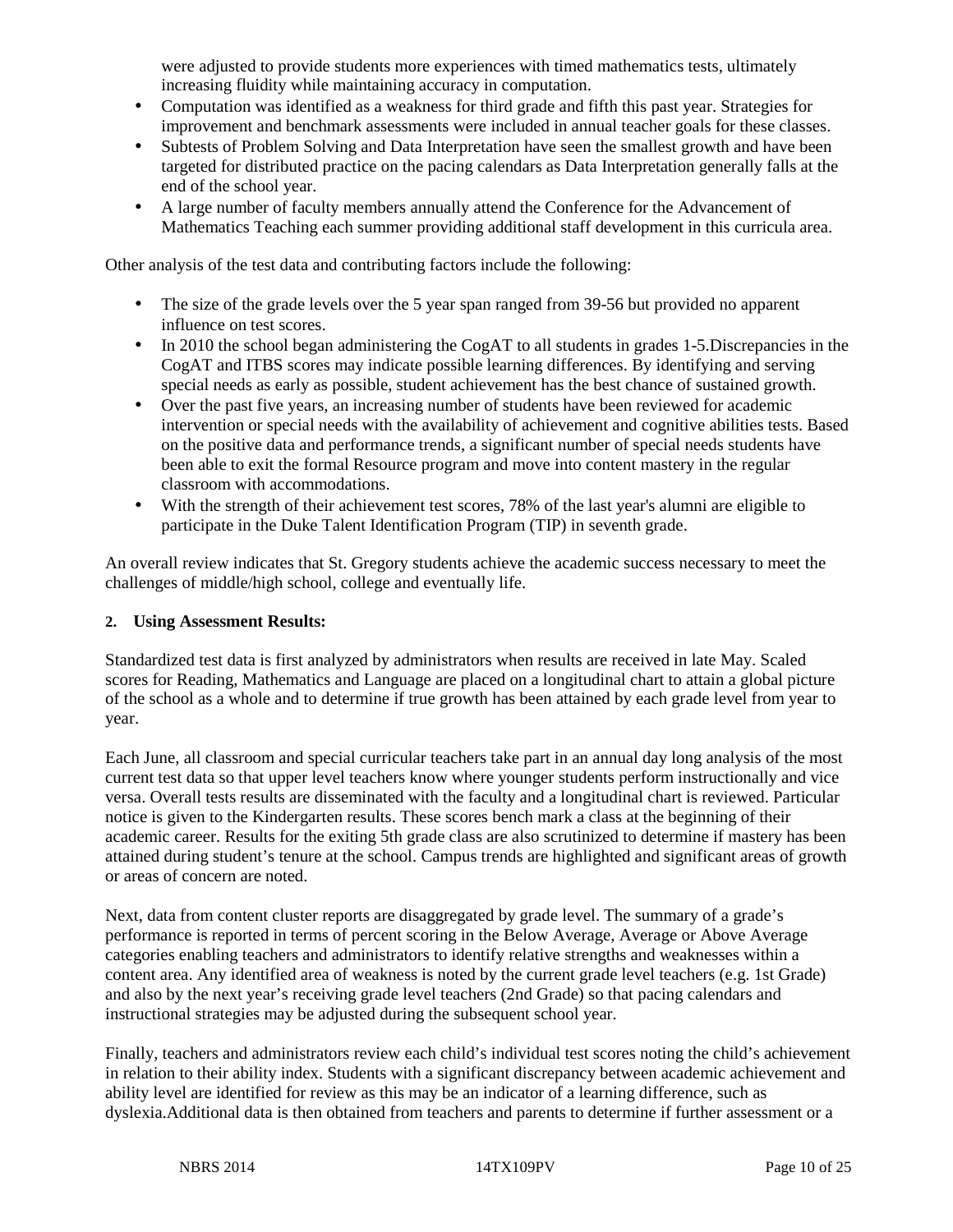special needs referral is warranted. Administrators also flag each child scoring in the top five percent of their class to determine if enrichment or independent learning should be initiated.

The ultimate goal in this detailed review of data is to ensure that all children score at the highest levels of achievement commensurate with their ability, regardless of their end of the academic spectrum. Annual goals emerge from the key concepts targeted for improvement. Staff development needs are correlated to the goals. Next, the professional learning communities and individual teachers begin lesson planning with test results and annual goals in mind.

Parents receive their child's individual test results with the final report card of the year. The PTO sponsors a seminar for parents on Understanding Standardized Test Scores, led by the principal. As a follow up, the principal offers a personal conference to review and discuss their child's tests scores.

Campus test data is disseminated to the pastor, school council, Diocesan Superintendent and Tyler Catholic School Foundation. The wider community receives summarized results in advertising, marketing and public relations materials.

# **3. Sharing Lessons Learned:**

The administrative team shares successful strategies by:

- Presenting workshops at national and regional conferences. From 2010 through 2013 the following presentations have been made.
- National Catholic Educational Association (NCEA) Annual Convention, Motivate Math Scores to the Top 10%, Serving Students with Special Needs
- NCEA Special Needs Conference: Cooking Up Creative Ways to Serve Special Needs, National Council of Teachers of Mathematics, Regional Conferences: Motivational Math Activities to Increase Achievement
- Scholastic Reading Summit for Educational Leaders:Preventing a Summer Slide in Reading

Diocese of Tyler Back to School Teacher In-service:Spanish Garden: Growing a Spanish Immersion Program

- Networking with administrators from the Diocese of Tyler, the local private schools association and other Catholic Schools across the nation through the NCEA Principals Forum
- Serving as chairs on accreditation teams for Catholic schools throughout the state
- Serving as a resource to schools (both Catholic and public) on the use of test data to improve instruction
- Serving on civic boards such as the Tyler Economic Development Council and the East Texas Symphony League of Tyler
- Networking with local educational publishing house, Mentoring Minds, on Corporate Responsibility
- Making presentations to local agencies such as Early Childhood Association, Rotary Clubs, Real Estate Agents and Young Mothers Club.
- Collaborating with the East Texas Symphony Orchestra to develop a Strings program for area schools
- Developing relationships with local public school districts to serve special needs students

Teachers share successful instructional strategies and curricular programs by:

- Welcoming university students to observe in the classroom as a part of the teacher education program
- Conducting workshops on curriculum strategies or effective teaching practices such as The Early Childhood Teachers Association, Diocese of Tyler Ministries Conference, and the Diocese of Tyler Back to School In-service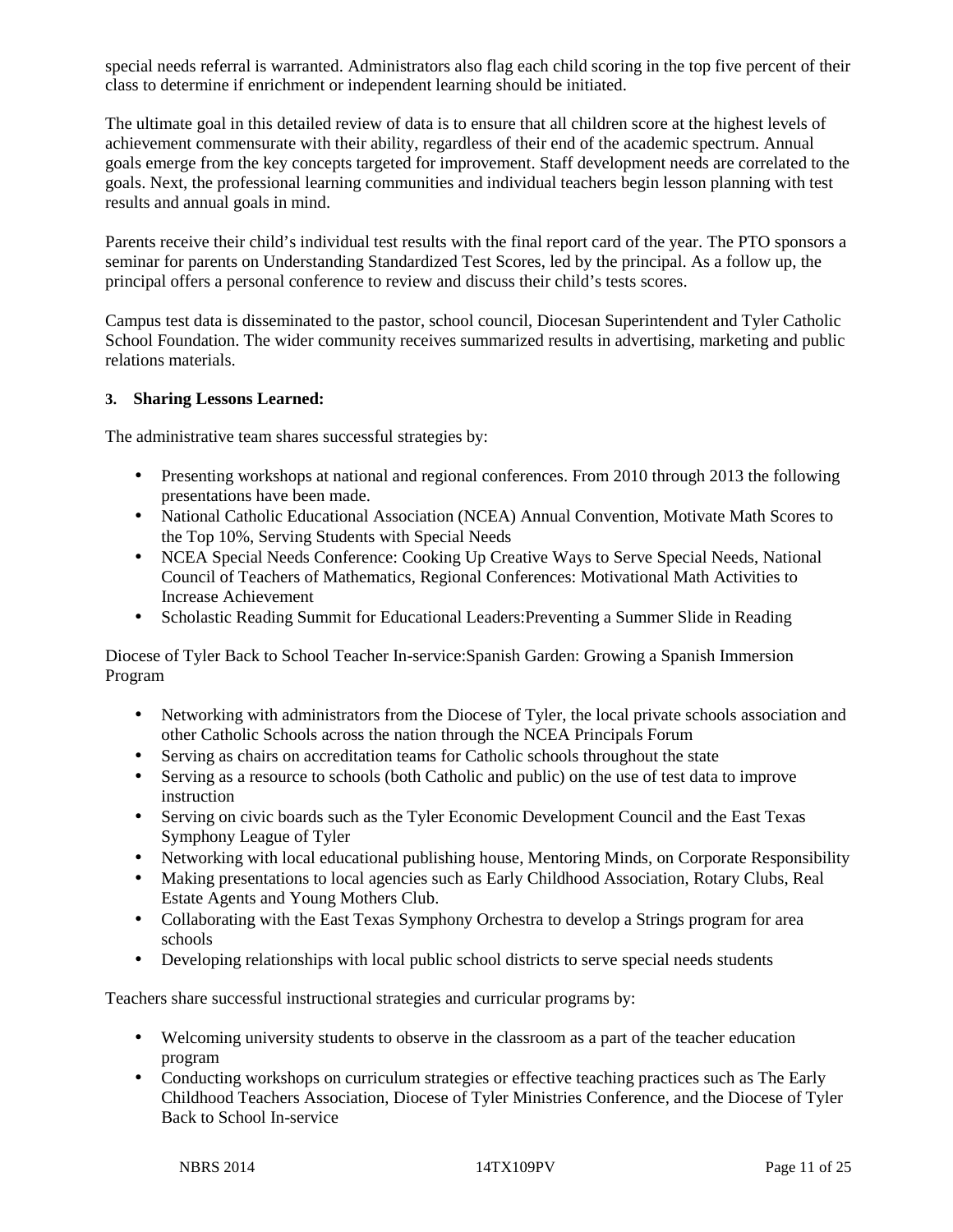- Serving on discussion panels and presenters for The Texas Computer Education Association, TCEA Tots on Technology, Scholastic Book Fairs, Inc., and Champions for Children
- Modeling effective teaching practices for visiting teachers
- Collaborating with other educators in the development of curriculum and skills continuums
- Serving on accreditation teams for Catholic schools in Texas
- Collaborating on special events such as the East Texas Symphony Youth Concert and the Southwest Liturgical Conference.

# **4. Engaging Families and Community:**

School and home communication is critical to student success. St. Gregory utilizes RenWeb School Management Software to inform parents about curriculum and instruction, homework, classroom activities, study techniques and more. Parents have online access to the school handbook, homepages for their child's teachers, the school calendar and other vital information. The school uses the online Parent Alert component for weekly newsletters that cover academics, service projects, safety issues, calendar dates, fundraisers and much more.

Even though much information is available online, the school prohibits email correspondence between teachers and parents. St. Gregory believes that personal communication is imperative for teachers and parents to work in unison for student success. School policy states that phone calls from parents should be returned the same day if at all possible, but no later than 24 hours. Developing school-home relationships in this manner has proved extremely successful.

Parent conferences are formally scheduled twice a year for face to face conversation regarding student progress, but may also occur at any time upon request by parents or teachers. Written progress reports are sent to parents every three weeks and report cards every nine weeks.

Parents of at-risk students or those with possible learning differences are personally contacted by the Assistant Principal, who serves as the coordinator for the Resource Program. Consensus is reached by the parents and administrator before placement occurs in intervention, content mastery or resource classes. A similar process takes place for students with potential for independent reading, independent research or out of level grade placement.

Homework is leveled for each grade and is comprised of activities to strengthen previous learning. Takehome readers in grades K-2 contain parent and child instructions to reinforce fluency and comprehension.

Parents and faculty are required to perform service hours during the school year. This policy often benefits the academic program when adults share their professional expertise or hobbies with children during thematic curricular units. A dermatologist may discuss sun safety in a health/science class; a web site designer may offer insights into the internet and responsible social networking; a veterinarian may welcome students to his farm to learn about small animal husbandry; police officers and firefighters may give students a first-hand look at community helpers.

Service projects performed by students and teachers help develop a network of resources within the wider community. These relationships often provide guest speakers or field trips that enhance the educational experience.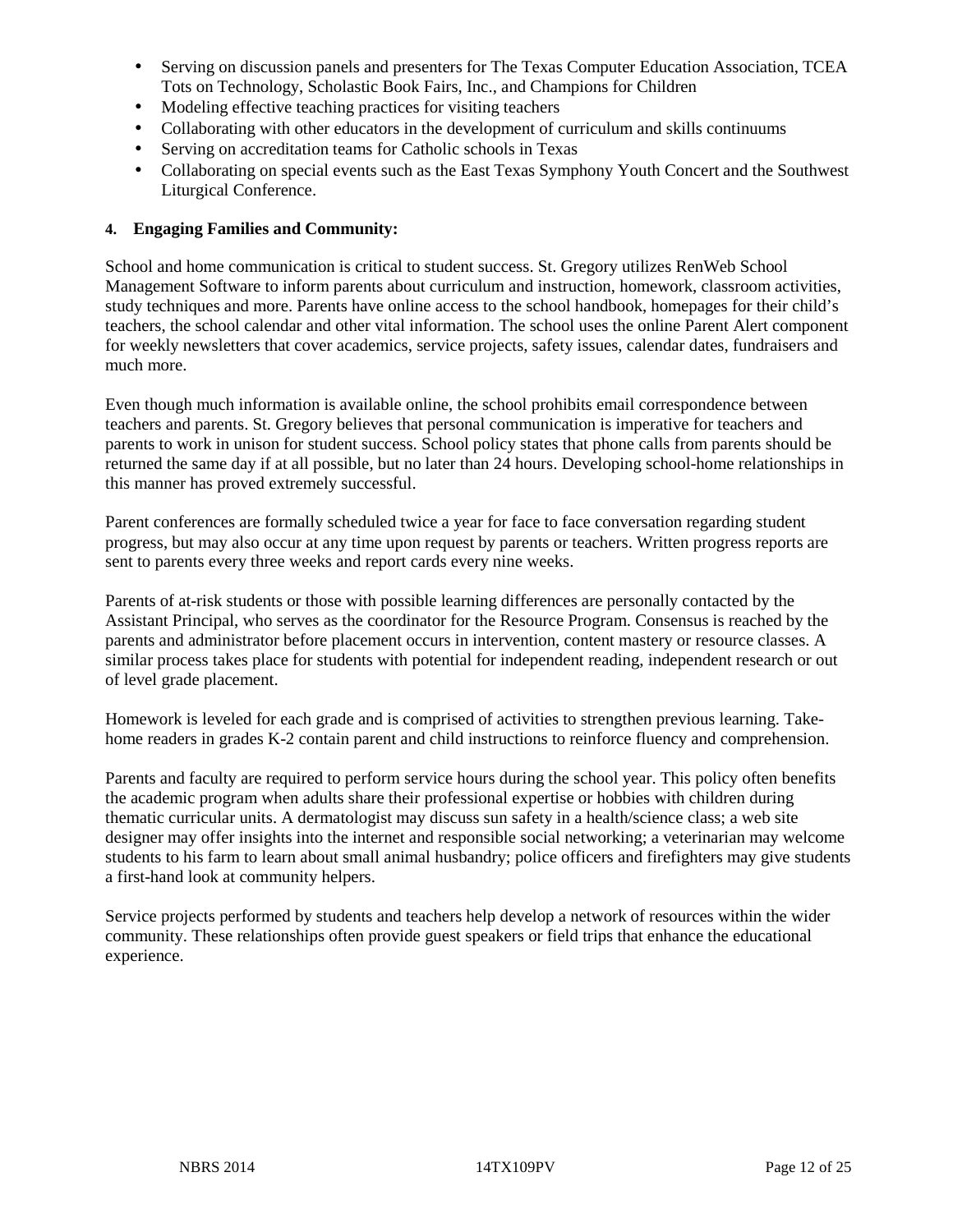# **1. Curriculum:**

Through Professional Learning Communities, St. Gregory's curriculum is designed for students to think critically, be productive, grow spiritually, and make moral decisions as they serve their church and city.A skills framework is generated from St. Gregory Curriculum and Learning Standards.This on-going collaboration draws from National Standards, Common Core Curriculum, instructional resources and varied assessments.

Engaging students in learning through effective teaching practices is the central focus for curriculum implementation. The School Instructional Plan (SIP) identifies key components for all instruction, followed by specific curricula objectives based upon National Standards and Common Core Curriculum Standards.

Key Components of the SIP include:

- Proclaim the fullness of the Gospel
- Balanced Reading emphasizing literature and comprehension
- Language arts communication through the written or spoken word
- Manipulative based Mathematics
- Experimental Science with discovery
- Social Studies that promotes citizenship with global understanding
- Conversational Spanish through immersion
- Appreciation for Music with emphasis on performance
- Seamless Technology integrated throughout the curriculum
- Physical Skills development through personal growth
- Visual Art based on styles of Master artists
- Differentiating curriculum for special needs or independent learners
- Engaging students in problem solving, higher level thinking and research skills

The primary goal of the Religion program is fulfilling the educational ministry of the Catholic Church. The curricula adhere to 15 goals outlined by our Diocese and draws from the Faith, Family and Friends guidance program and the Child Lures program. The weekly school liturgy embraces the new English translation of the Roman Missal. Christian service is the hallmark of our faith community.

The Reading/Language Arts curricula is derived from national standards and includes creative thinking, print and phonological awareness, decoding, vocabulary, comprehension, reading fluency, literary concepts, readers' theatre, poetry, written expression, and graphic organizers. Basal series and novel units emerge as primary tools of instruction. Scottish Rite Flight is used for intervention or remediation in the reading resource program.

Mathematics follows NCTM standards with manipulative-based curricula that focus on numbers and operations, algebra, geometry, measurement, data analysis, probability and problem solving. Inductive and Deductive Reasoning are taught through logic problems. Fifth Graders use sixth grade textbooks and curriculum to fast track students for the option of Algebra I in grade eight.

The Science curriculum follows national standards for inquiry instruction and scientific methods. At least 40 percent of instruction is demonstration and experimentation, often taking place in the science laboratory. Outdoor education is provided through a four-day, three-night stay at the Pines Camp for 5th graders.Additional opportunities for first-hand learning outside the classroom include the Southwest Mobile Dairy, Texas Parks and Wildlife Education Program, the East Texas Fish Hatchery, and visits to various locales for age appropriate farming and ranching opportunities.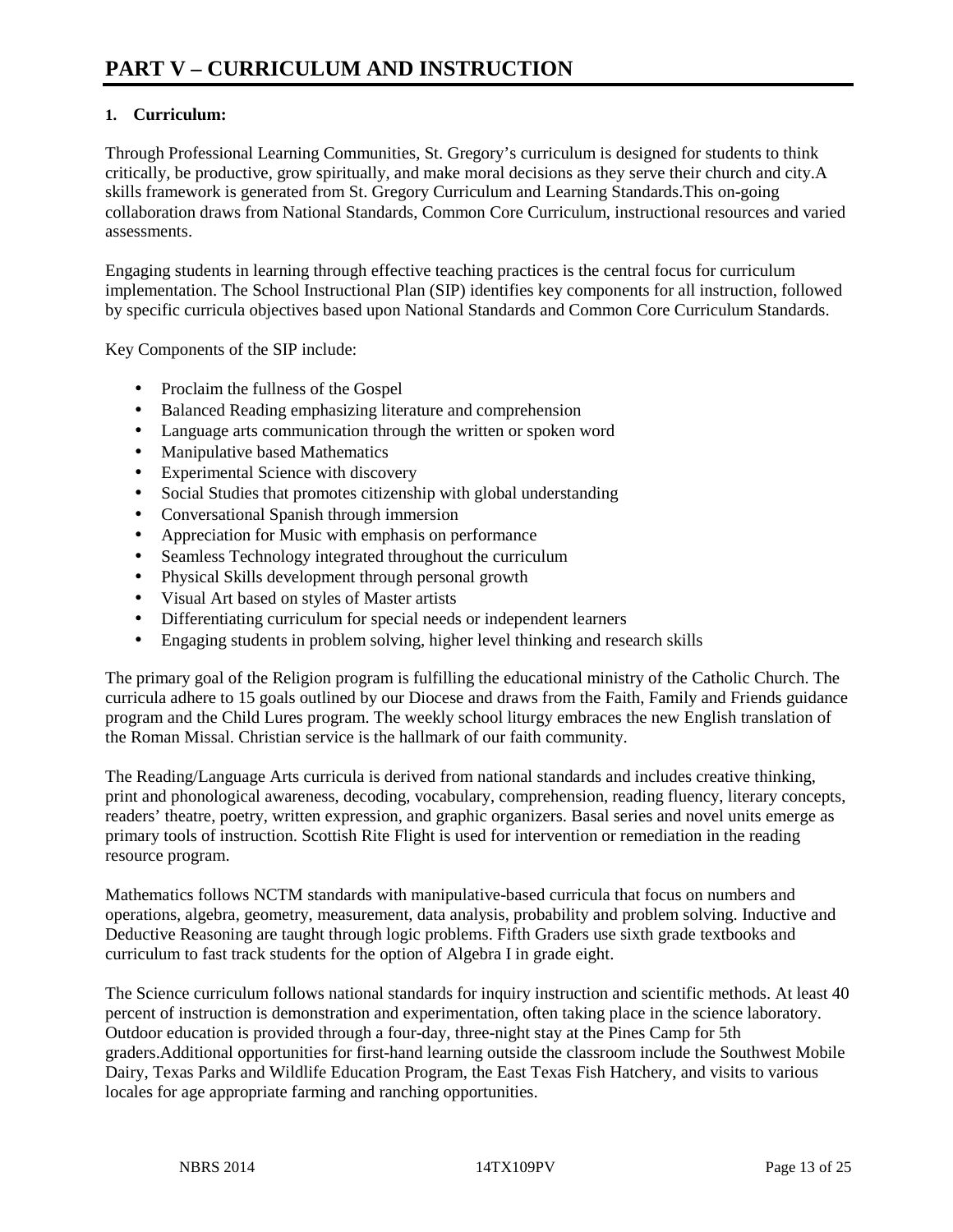Social Studies links past, present and future and integrates geography, societal structures and cultural experiences in the curriculum.

The Spanish program is designed to encourage all students to become conversational in the language. Spanish immersion in PreKindergarten lays the foundation.

The Artist in Residence program provides Fine Arts collaboration between professional artists and classroom teachers. The National Endowment for the Arts Picturing America integrates print art with other curricula, especially social studies. Live performance occurs through the vocal and hand bell choirs, strings program, and All School Musical Review.

Technology seamlessly integrates the curriculum enabling students to maximize their ability to access information for communication, online research and problem solving. Students utilize web based learning and basic productivity techniques.

Daily Physical Education enables students to demonstrate competency in locomotor skills. The addition of playground Sun Shelters and sun safety education promote healthy exposure to the sun.

Unique curricula includes Spanish Garden, a PreKinderegarten Spanish immersion program designed to make four year old students conversational within one year; Cooking in the Classroom to enhance curricula with a multi-sensory approach; Units of study on Ancient Egypt, King Arthur, Greek Mythology and Shakespeare; Independent Readers challenge; and Independent Researchers web based enrichment activities.

# **2. Reading/English:**

A comprehensive, balanced Reading curriculum incorporates national standards for English coupled with a lifelong love of reading.

The multifaceted Starfall program provides a close match to the early childhood reading curriculum.This approach includes methodologies that motivate children with imagination and enthusiasm. Instructional strategies support emerging and struggling readers alongside their peers through a systematic phonics approach with phonemic awareness. Literature is infused through thematic units of study. Take home readers for K-2 complement sight word development and fluency while providing a strong home-school connection.In the upper grades, basal series and genre studies emphasize vocabulary, comprehension, fluency, reading response, and literature.

Reading methodologies include opportunities for child-directed instruction, guided and independent practice, oral, shared and interactive reading.Teaching strategies such as a daily message board and journal writing allow students to see the relationships between oral and written language.

A Reading Resource program provides intervention for the at-risk reader and specialized instruction for students with diagnosed learning differences. The Resource teacher holds a Masters Degree in Special Education and has ADHD, placing her in a unique position to identify with students and teach in an exemplary manner.Students are scheduled for small group instruction.

Special studies of Ancient Egypt, King Arthur, Poetry, Greek Mythology and Shakespeare enrich the Reading curriculum allowing success at varied levels for both the reluctant and advanced learner.On the National Mythology exam 90% of the students received a gold, silver or bronze medal for their achievement.

A lifelong love of reading begins with a national summer reading challenge.Students track minutes read, not pages, enabling student success at both ends of the academic spectrum.St. Gregory placed 5th in the world in 2012. Grades 3-5 participate in the Texas Bluebonnet Challenge. Reading twenty books enables students to vote for the best new book in Texas and engage in individual Book Talks with the Principal, Assistant Principal, Financial Coordinator, special curricular teachers, or librarian.This personal interaction allows students and faculty alike to share a common excitement for reading.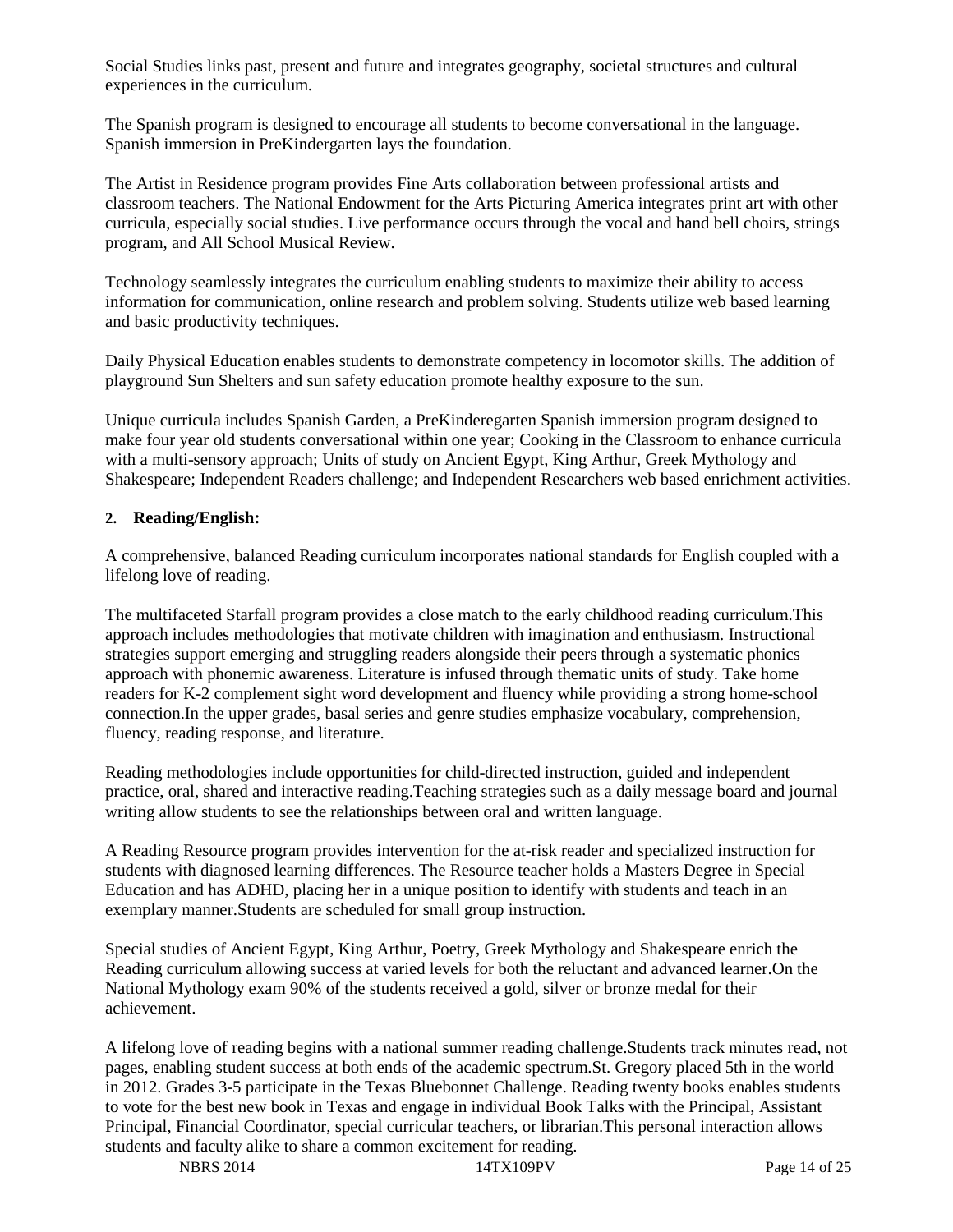Advanced readers have the opportunity to embark on a Reading adventure through independent study.Students select 30-50 books from a predetermined list for independent reading.Benchmark rewards such as free dress days, movie theater passes, book gift certificates, and a field trip to the Center for Earth and Space Science Education and Tyler Museum of Art are incentives that keep children hooked into reading.

# **3. Mathematics:**

The Mathematics framework stems from NCTM Standards with multiple opportunities for problem solving, reasoning, and communication. Emphasis is placed on manipulative-based instruction that moves from concrete to abstract levels of understanding, core computational strategies, and deductive reasoning.

Classroom activities from Mind Benders, Primary Logic Problems and Marcy Cook Math stimulate mathematical thinking. The Sadlier basal series and Calendar Math are vehicles used for curriculum delivery. Key features include graphing, number concepts, place value, time, money, and measurement.

Mountain Math, an online system to introduce new concepts and review skills previously taught, reinforces concepts in grades 2-5. Compacting the curriculum in the upper grades enables students to skip the fifth grade textbook and move directly to a sixth grade curriculum in order to prepare for Algebra I in middle school. Rounding out the curriculum are connections between Mathematics and other curricula areas such as science, art, and history.For example, in a school wide study of artist Jackson Pollock, fractals seen in Pollock's work demonstrated the correlation between art and Mathematics.

Problem-based learning activities improve mathematical abilities in both the reluctant and advanced learner as students generate solutions through cooperative learning. One example is a unit on consumer Math.The school allocates \$100 to each class in grades 3-5.Within an allotted period of time, the class must purchase as many food products as possible using sales and coupons.All food items are then donated to the parish Outreach Center.Another real life experience is cooking in the classroom which elevates the senses and sustains learning, especially for those with differing needs. As children learn to crack eggs or mix a batter, they also gain new math, language and science skills. Basic math ("Are we putting in more salt or more baking soda?") and sequencing skills ("What ingredient goes in first...next...last?") give way to fractions ("Break this candy bar into fourths.")In addition, fifth grade students increase problem solving skills through The Adventures of Jasper Woodbury from Vanderbilt University. These video scenarios are viewed with embedded data that include more than one viable solution to a problem.

Brain Gym activities including physical "hook-ups" for right-left brained learning are used by all teachers to help below level students with memory, attention and basic skills. For students with greater need, the Resource Classroom provides content mastery assistance.For advanced students, out of level placement is available.

# **4. Additional Curriculum Area:**

The Visual and Performing Arts program is a unique realization of the school's stated mission of development of the whole child.The program aims to enhance critical thinking skills and creativity, key not only to increasing student achievement, but activating the student's social and emotional development.

Primary components of the visual arts include:

- weekly art instruction based on study of the master artists
- spiraling art emphasis with the Artists in Residence
- infusion of art throughout particular subject areas

The basic elements of art are employed by studying the work of major artists.The selected artist is introduced through a presentation highlighting their life, work, and techniques.Students then create their own work inspired by the artist that is displayed in the school Art Gallery for parents and members of the community.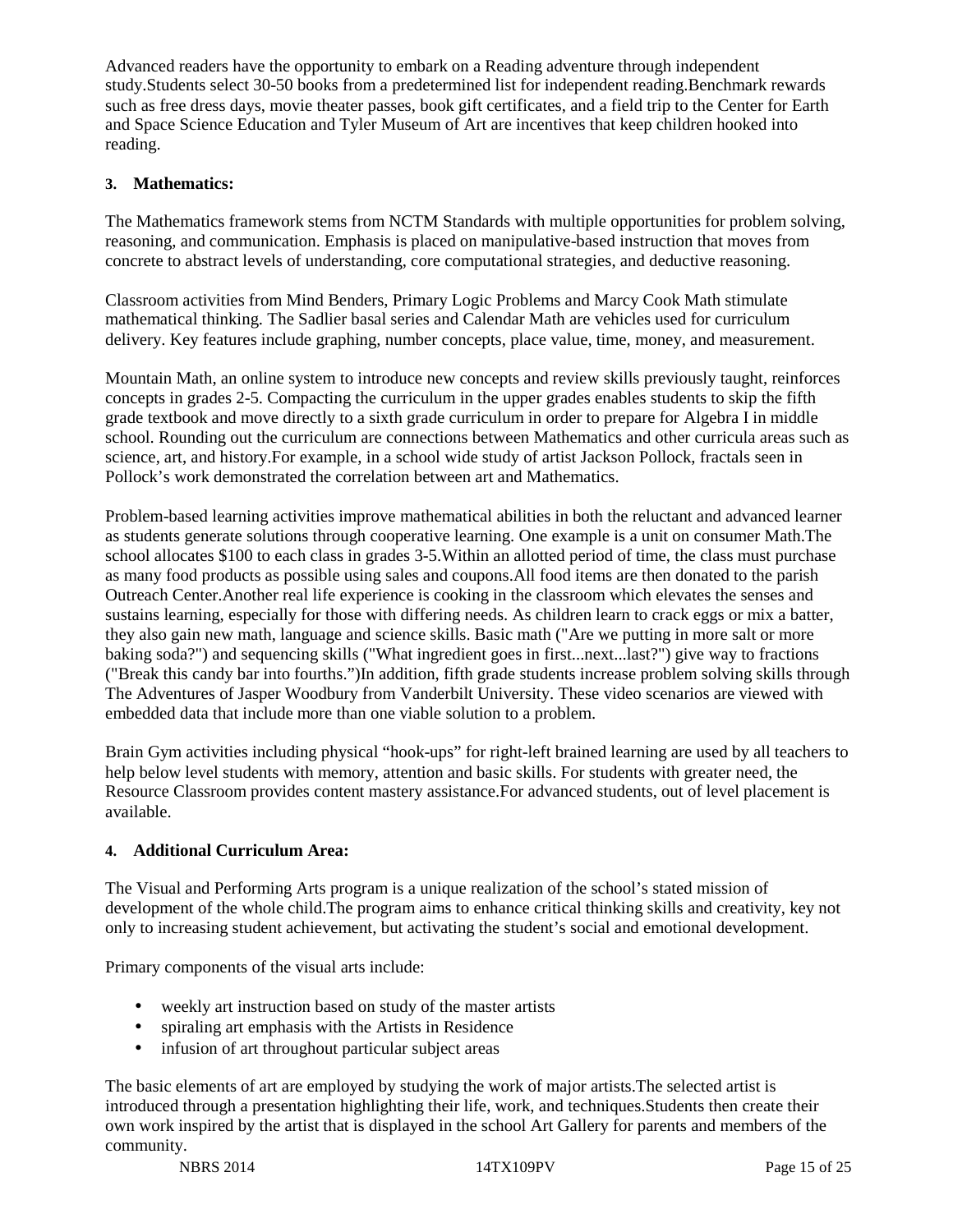The Artists in Residence program evolved from this master artist curriculum.Professionals are contracted through a private grant to guide teachers and students in understanding the artist under study. Some of the artists studied to date include van Gogh, Kandinsky, O'Keefe, Pollock, and Matisse.One study focused on the Wyeths to coincide with the exhibit at the Tyler Museum of Art, Wyeths Across Texas.

Art is incorporated into other curricular areas.For example, one grade used the National Endowment for the Arts program Picturing America.In this series students learn about American history as depicted in works by American Artists such as Jacob Lawrence.Faculty trained at the Amon Carter Museum in Fort Worth followed by a student field trip to the museum.

Major components of the performing arts include:

- weekly or biweekly classes using a multisensory approach to music
- third grade developmental choir
- fourth/fifth grade performing choir
- recorder and handbell study
- Cathedral Strings violin program
- rhythm instrument instruction
- All School Musical Review
- oral performances at grade level Festivals following units of study on Shakespeare, Greek Mythology and Ancient Egypt

The All School Musical, held in the civic auditorium, has a 25 year history in which every student graces the stage in full costume to experience live performance.The repertoire of song and dance numbers are practiced and choreographed under the direction of faculty with guidance from professionals.

The Visual and Performing Arts program has become a catalyst for critical thinking, interpersonal communication, and genuine enthusiasm for learning that overflows into all areas of curriculum and instruction.

## **5. Instructional Methods:**

The key to successfully differentiated instruction for students at both ends of the academic spectrum is staff development.Recent faculty in-service topics included:Educating Children Who Learn Differently; Brain Gym; Identifying and Meeting the Needs of the Gifted Learner; Positive Behavior Intervention and Supports; Using Presentation Software to Excite the Learner (and Teacher); Web 2.0 Technology for All Students; and Teach Like a Rock Star.

Philosophical practices must then translate into classroom methodology.Teachers use individual styles to engage students with varied delivery systems, always focused on teacher-student interaction. Within one class period it is not unusual to see small group or activity based learning along with computer generated activities for reinforcement or product based learning. Students use presentation software such as Animoto or Prezi as a way to demonstrate their understanding of the curriculum.

Administrators and teachers work together to assure that students transition well from one grade level to the next based on formal and informal assessments.Classes are heterogeneously grouped but efforts are made to match teaching and learning styles particularly for students with special learning needs.

All teachers receive training on strategies or accommodations that could be employed with any student but are critical for those with learning differences. These include but are not limited to establish routine, limit distractions, mark textbooks with color, keep worksheet designs uncluttered, use visual clues on board/cards, divide tasks into parts, allow extra time on assignments and tests, allow frequent breaks, and provide alternative assessments.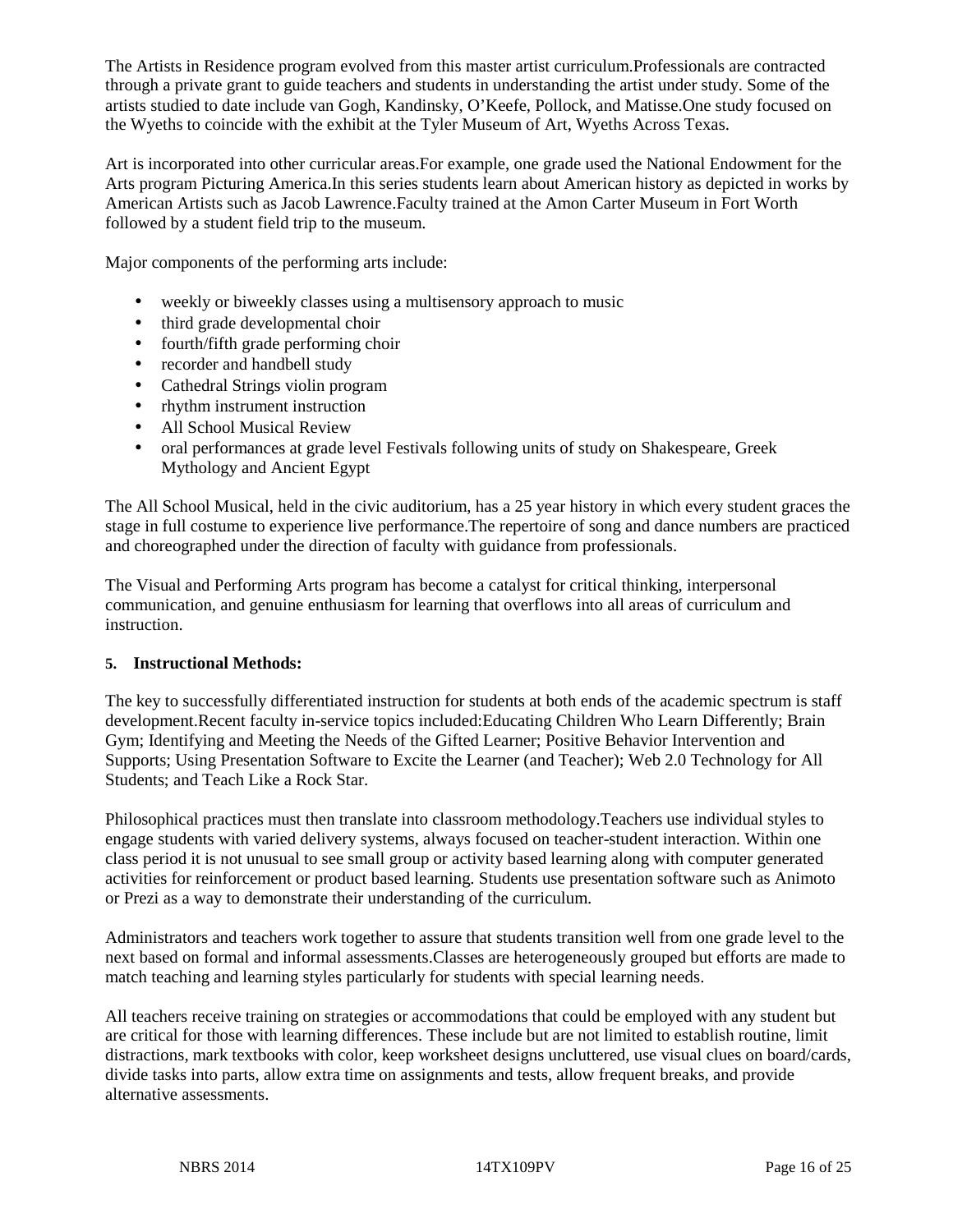Strategies teachers employ for all students but especially those on the upper end of the academic spectrum include Bloom's Taxonomy, creative thinking, inductive and deductive reasoning, and open ended questioning techniques.

The following directives from the School Instructional Plan also guide teachers to practice effective teaching for all learners.

- Employ a multi-sensory approach during instruction to reach different learning styles
- Provide instruction at the appropriate level of difficulty to increase student success
- Create a motivational environment in the classroom by using the factors of success, interest, feeling tone, level of concern, knowledge of results and rewards
- Integrate higher level thinking skills throughout all grade levels and content areas
- Provide practice sessions that are short, intense and highly motivating

In addition, the school's management software enables parent's online access to class notes, homework, and instructional resources. This home and school connection supports academic achievement for all learners.

## **6. Professional Development:**

Professional development for new and experienced teachers helps to ensure student success. Linking test data to staff development also provides a direct line for academic improvement.

After careful review of standardized test data, annual goals are set by the faculty. Staff development is then established to correlate with the school goals. At least ten staff development days are provided for the faculty on an annual basis. In addition, each teacher is required to obtain a minimum of 8 hours of professional development each year.

National or state consultants may be invited to the campus for total faculty in-service. Funding sources include the general operating budget, school Foundation, Parent Teacher Organization, private donors and federal grants. Significant funds are also allocated to send professional staff to a variety of national, state and local conferences in Mathematics, Reading, Gifted, Bilingual or Physical Education, the Scottish Rite Dyslexia Training Program and the Southwest Liturgical Conference. In April of 2013, the entire faculty attended the National Catholic Educational Association conference courtesy of the PTO.Stipends are also available for advanced college course credit.

Classroom teachers participate in Professional Learning Communities at the primary or intermediate level. Monthly meetings allow frank discussion followed by consensus building on a variety of curricular topics and methodologies.

Professional Development for new teachers is critical. The school recognizes the overwhelming responsibilities that first year teachers may encounter. Every attempt is made to hire new teachers before June to enable them to spend most of their summer preparing for the coming year. Administrators meet with new teachers for orientation and to review effective teaching practices. A mentor teacher, often the grade level chair, is assigned to the new hire. The pair meets to discuss curriculum, pacing calendars and campus instructional strategies. During the school year, peer observation is available in addition to the professional development opportunities previously noted.

All teachers set personal and professional goals for the year with the requirement to include objectives from staff development received prior to the start of the school year. In doing so, teachers transfer professional development into practical application. Teacher goals are reviewed prior to and following the formal teacher observation, at mid-year and at year end summary.

Coordinating professional development with the school's instructional goals and a teacher's personal goals ultimately results in higher student achievement and success at all levels.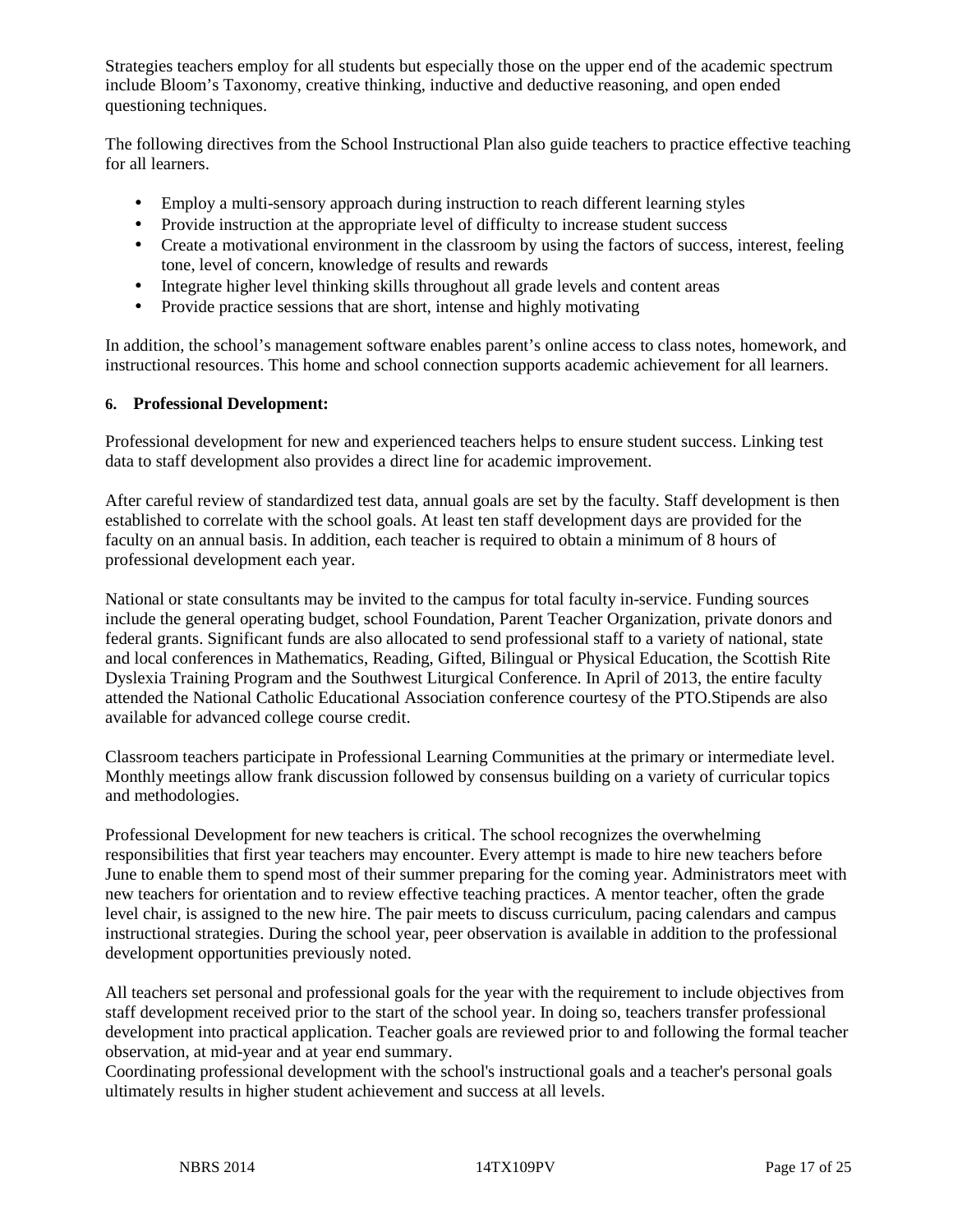# **7. School Leadership**

As a parish school the pastor is the head of St. Gregory Cathedral School, hiring the principal who serves as the day to day campus leader. St. Gregory's School Council serves in an advisory capacity to the pastor. They also provide resources and parental insights to the principal. The principal is completing her 22nd year at the helm, her elementary school alma mater.The assistant principal is completing her 17th year in that role after teaching in the school for the first 10 years of her employment. This longevity by the administrative team has sustained a rise in enrollment and academic achievement by all students.

The principal is the overall leader of the campus and also serves as the director of fund development, alumni relations, public relations and marketing. She is responsible for analyzing and disaggregating the standardized test data on both an annual and longitudinal basis with all professional staff. The principal communicates test results internally to the pastor, school council, parents and parishioners; and externally for admissions, marketing and public relations.

There is absolute collaboration between the principal and assistant principal on all areas of instruction and school operation. After review of the standardized test data in June, an annual plan for improving student achievement is developed by both administrators with input from lead teachers of the primary and intermediate professional learning communities. Included in the plan are curricular goals and objectives, staff development training, materials, resources and/or technology needed for successful implementation. The final plan is adopted by consensus from the entire faculty in August.

Funding for the annual instructional plan is procured by the principal. Curricular implementation for the plan is directed by the assistant principal. The assistant principal serves as the coordinator for curriculum and instruction which includes special services. She oversees teacher communication on RenWeb, grading, teaching methodologies and individual educational plans for modifications, accommodations or enrichment.

The administrators and teachers highlight components of the annual plan in their yearly personal and professional goals. The primary focus (content and/or skills) may vary from year to year based on the test results from previous year and new programming underway. Each individual or grade level has specific targets for student achievement but the entire campus is tied together with a common goal and plan for student achievement under the direction of the school leadership. This systematic plan for improvement has proved extremely successful.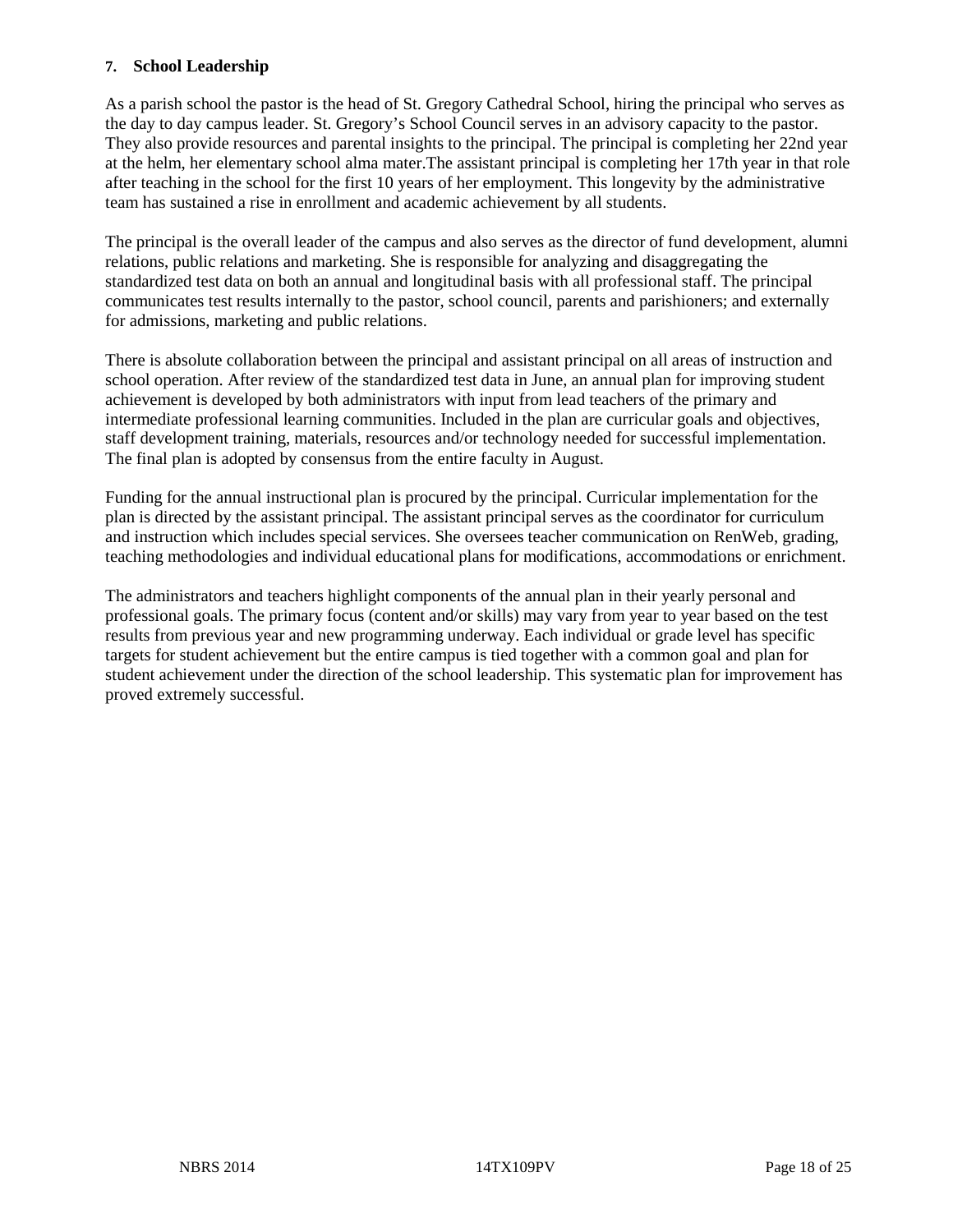# **PART VI - NON-PUBLIC SCHOOL INFORMATION**

*The purpose of this addendum is to obtain additional information from non-public schools as noted below.* 

1. Non-public school association(s): Catholic

Identify the religious or independent associations, if any, to which the school belongs. Select the primary association first.

- 2. Does the school have nonprofit, tax-exempt  $(501(c)(3))$  status? Yes  $\underline{X}$  No
- 3. What are the 2013-2014 tuition rates, by grade? (Do not include room, board, or fees.)

| <b>Amount</b> |
|---------------|
| \$6215        |
| \$6215        |
| \$6215        |
| \$6215        |
| \$6215        |
| \$6215        |
| \$0           |
| \$0           |
| \$0           |
| \$0           |
| \$0           |
| \$0           |
| \$0           |
|               |

#### **2013-2014 Tuition**

| 4. | What is the educational cost per student?<br>(School budget divided by enrollment)                     |      |
|----|--------------------------------------------------------------------------------------------------------|------|
| 5. | What is the average financial aid per student?                                                         | 2347 |
| 6. | What percentage of the annual budget is devoted to<br>scholarship assistance and/or tuition reduction? | 6%   |
| 7. | What percentage of the student body receives<br>scholarship assistance, including tuition reduction?   |      |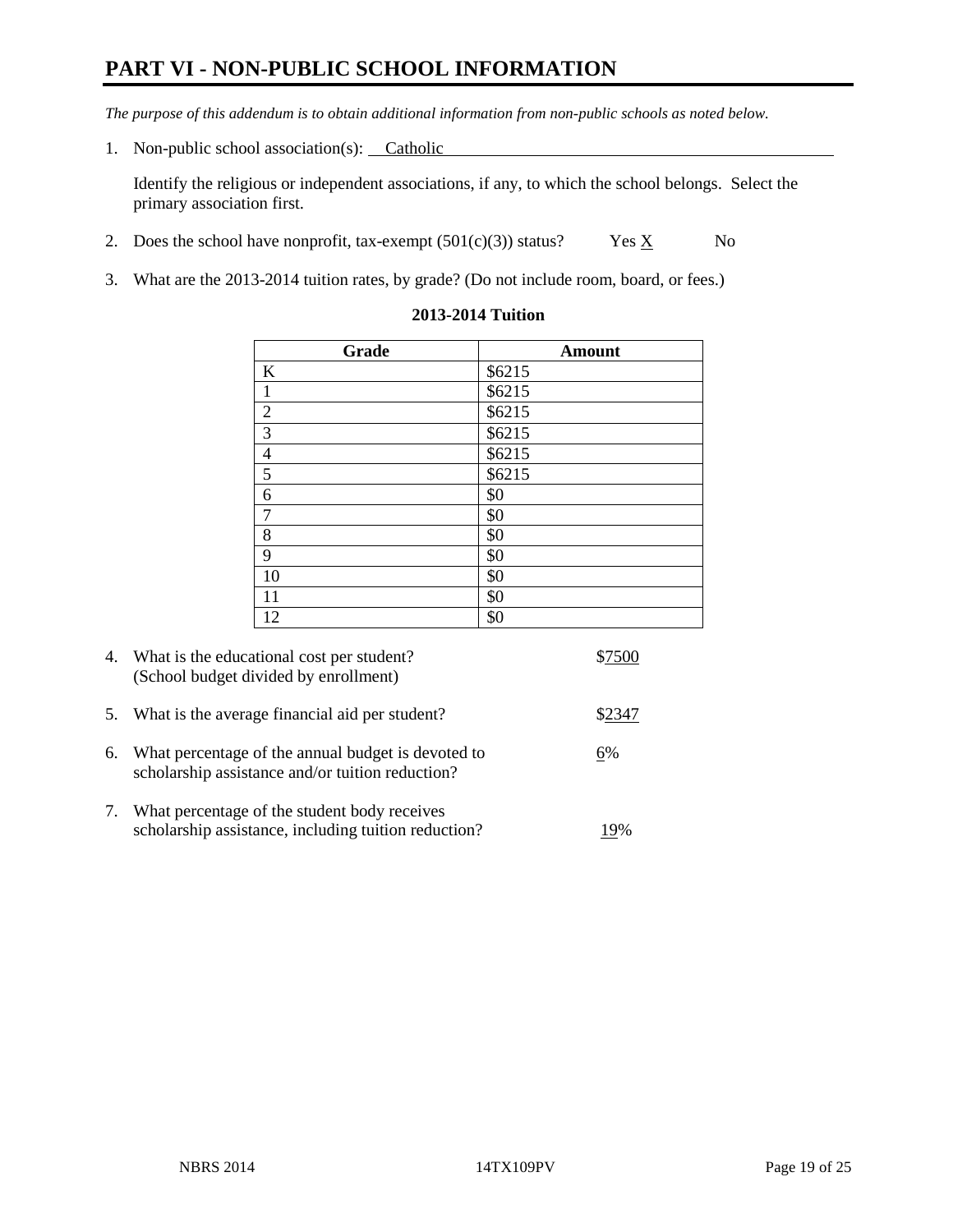| <b>Subject: Math</b>                | <b>Test: ITBS/SAT</b>                    |
|-------------------------------------|------------------------------------------|
| Grade: 3                            | <b>Edition/Publication Year: 2006</b>    |
| <b>Publisher:</b> Riverside/Pearson | Scores are reported here as: Percentiles |

| School Year                      | 2012-2013      | 2011-2012      | 2010-2011      | 2009-2010      | 2008-2009      |
|----------------------------------|----------------|----------------|----------------|----------------|----------------|
| Testing month                    | Apr            | Apr            | Apr            | Apr            | Apr            |
| <b>SCHOOL SCORES</b>             |                |                |                |                |                |
| <b>Average Score</b>             | 74             | 86             | 70             | 78             | 85             |
| Number of students tested        | 39             | 54             | 43             | 45             | 55             |
| Percent of total students tested | 100            | 100            | 100            | 100            | 100            |
| Number of students               | $\theta$       | $\Omega$       | $\mathbf{0}$   | $\theta$       | $\overline{0}$ |
| alternatively assessed           |                |                |                |                |                |
| Percent of students              | $\overline{0}$ | $\overline{0}$ | $\overline{0}$ | $\overline{0}$ | $\theta$       |
| alternatively assessed           |                |                |                |                |                |
| <b>SUBGROUP SCORES</b>           |                |                |                |                |                |
| 1. Other 1                       |                |                |                |                |                |
| Average Score                    |                |                |                |                |                |
| Number of students tested        |                |                |                |                |                |
| 2. Other 2                       |                |                |                |                |                |
| <b>Average Score</b>             |                |                |                |                |                |
| Number of students tested        |                |                |                |                |                |
| 3. Other 3                       |                |                |                |                |                |
| <b>Average Score</b>             |                |                |                |                |                |
| Number of students tested        |                |                |                |                |                |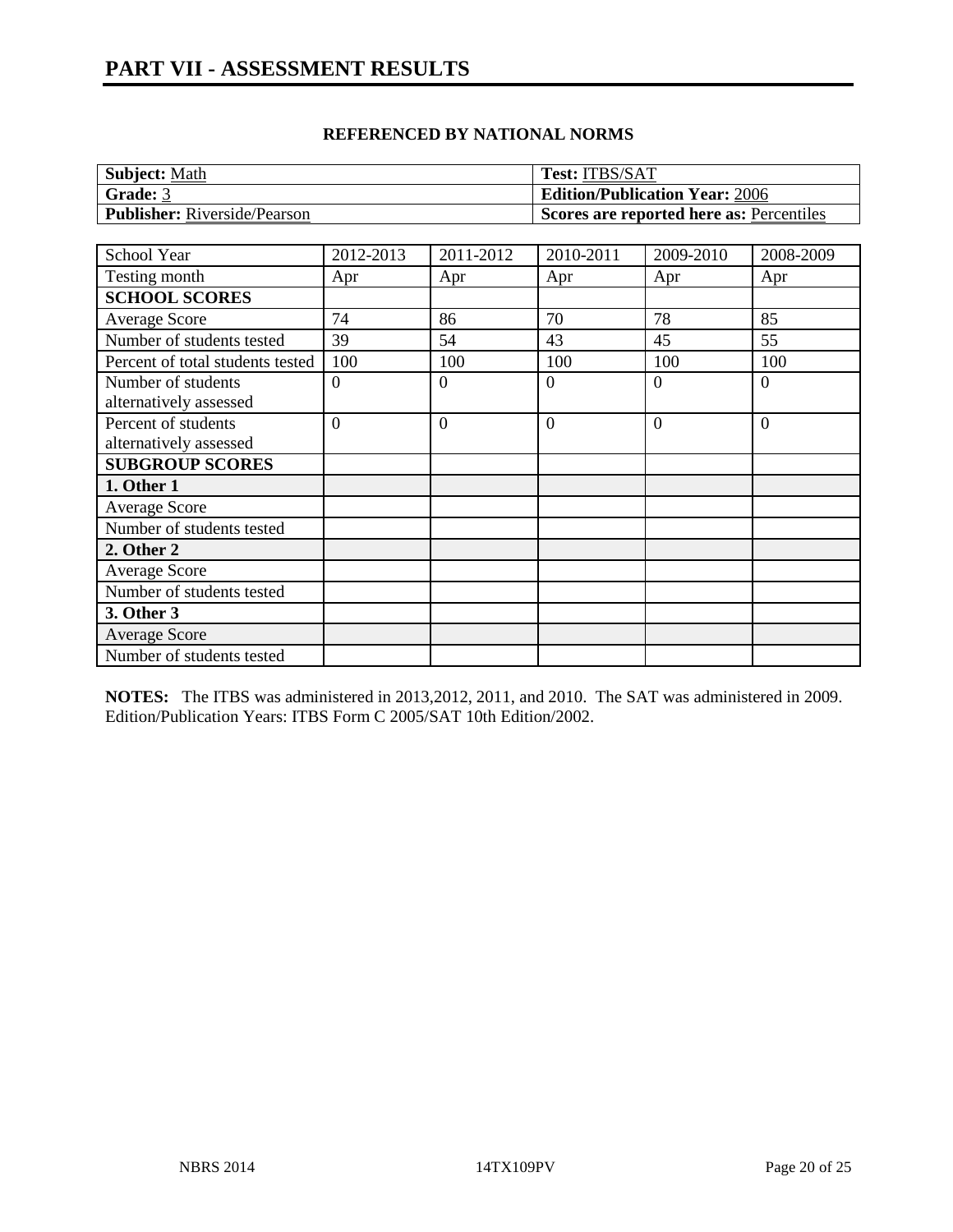| <b>Subject: Math</b>                | <b>Test: ITBS/SAT</b>                    |
|-------------------------------------|------------------------------------------|
| <b>Grade: 4</b>                     | <b>Edition/Publication Year: 2006</b>    |
| <b>Publisher:</b> Riverside/Pearson | Scores are reported here as: Percentiles |

| School Year                                   | 2012-2013      | 2011-2012      | 2010-2011      | 2009-2010 | 2008-2009      |
|-----------------------------------------------|----------------|----------------|----------------|-----------|----------------|
| Testing month                                 | Apr            | Apr            | Apr            | Apr       | Apr            |
| <b>SCHOOL SCORES</b>                          |                |                |                |           |                |
| <b>Average Score</b>                          | 90             | 80             | 86             | 83        | 86             |
| Number of students tested                     | 50             | 40             | 41             | 56        | 45             |
| Percent of total students tested              | 100            | 100            | 100            | 100       | 100            |
| Number of students<br>alternatively assessed  | $\Omega$       | $\Omega$       | $\overline{0}$ | 0         | $\Omega$       |
| Percent of students<br>alternatively assessed | $\overline{0}$ | $\overline{0}$ | $\overline{0}$ | $\Omega$  | $\overline{0}$ |
| <b>SUBGROUP SCORES</b>                        |                |                |                |           |                |
| 1. Other 1                                    |                |                |                |           |                |
| <b>Average Score</b>                          |                |                |                |           |                |
| Number of students tested                     |                |                |                |           |                |
| 2. Other 2                                    |                |                |                |           |                |
| <b>Average Score</b>                          |                |                |                |           |                |
| Number of students tested                     |                |                |                |           |                |
| 3. Other 3                                    |                |                |                |           |                |
| <b>Average Score</b>                          |                |                |                |           |                |
| Number of students tested                     |                |                |                |           |                |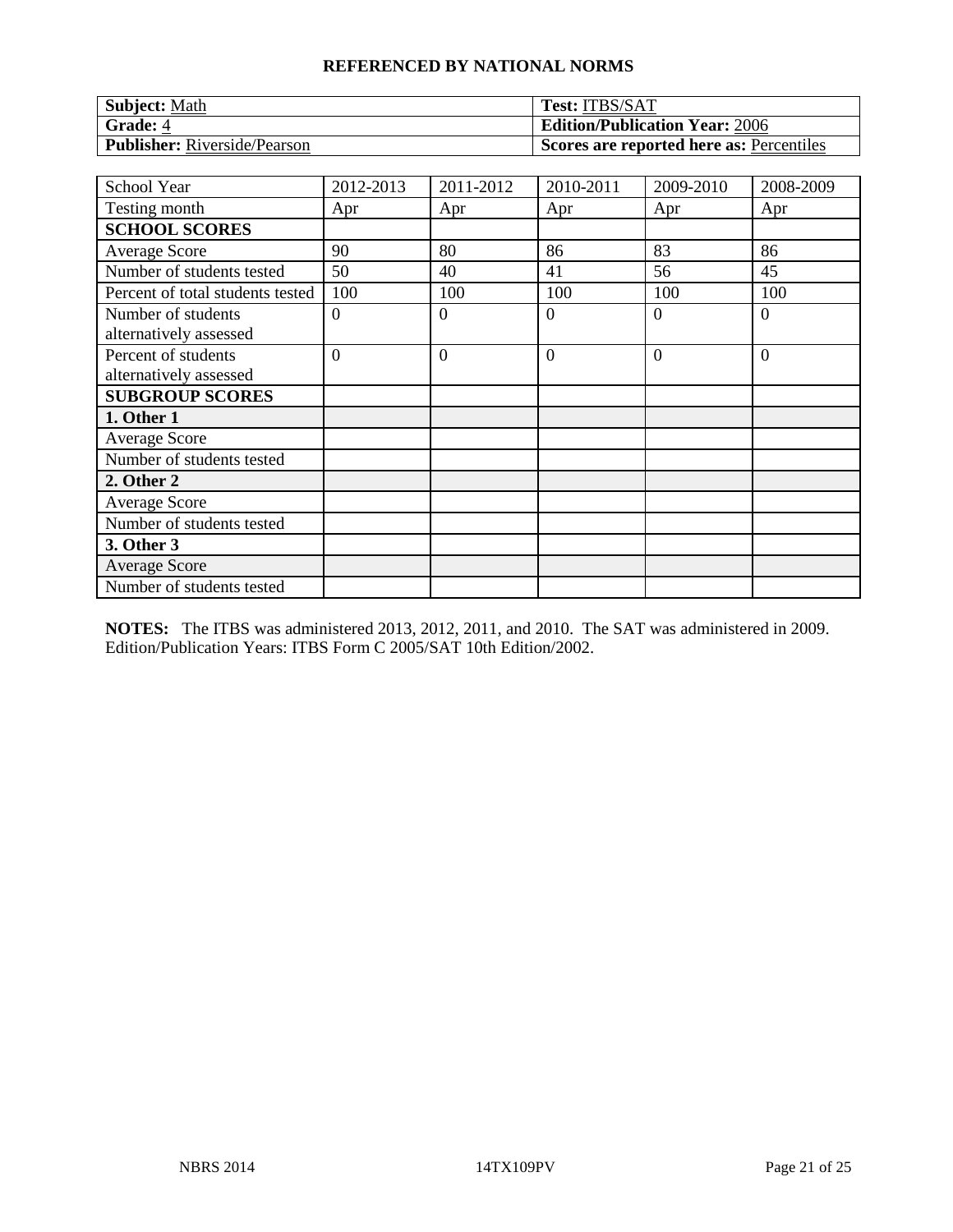| <b>Subject: Math</b>                | <b>Test: ITBS/SAT</b>                    |
|-------------------------------------|------------------------------------------|
| Grade: 5                            | <b>Edition/Publication Year: 2006</b>    |
| <b>Publisher:</b> Riverside/Pearson | Scores are reported here as: Percentiles |

| School Year                                   | 2012-2013      | 2011-2012      | 2010-2011      | 2009-2010 | 2008-2009      |
|-----------------------------------------------|----------------|----------------|----------------|-----------|----------------|
| Testing month                                 | Apr            | Apr            | Apr            | Apr       | Apr            |
| <b>SCHOOL SCORES</b>                          |                |                |                |           |                |
| <b>Average Score</b>                          | 77             | 84             | 86             | 69        | 82             |
| Number of students tested                     | 44             | 42             | 48             | 45        | 49             |
| Percent of total students tested              | 100            | 100            | 100            | 100       | 100            |
| Number of students<br>alternatively assessed  | $\Omega$       | $\Omega$       | $\overline{0}$ | 0         | $\Omega$       |
| Percent of students<br>alternatively assessed | $\overline{0}$ | $\overline{0}$ | $\overline{0}$ | $\Omega$  | $\overline{0}$ |
| <b>SUBGROUP SCORES</b>                        |                |                |                |           |                |
| 1. Other 1                                    |                |                |                |           |                |
| <b>Average Score</b>                          |                |                |                |           |                |
| Number of students tested                     |                |                |                |           |                |
| 2. Other 2                                    |                |                |                |           |                |
| <b>Average Score</b>                          |                |                |                |           |                |
| Number of students tested                     |                |                |                |           |                |
| 3. Other 3                                    |                |                |                |           |                |
| <b>Average Score</b>                          |                |                |                |           |                |
| Number of students tested                     |                |                |                |           |                |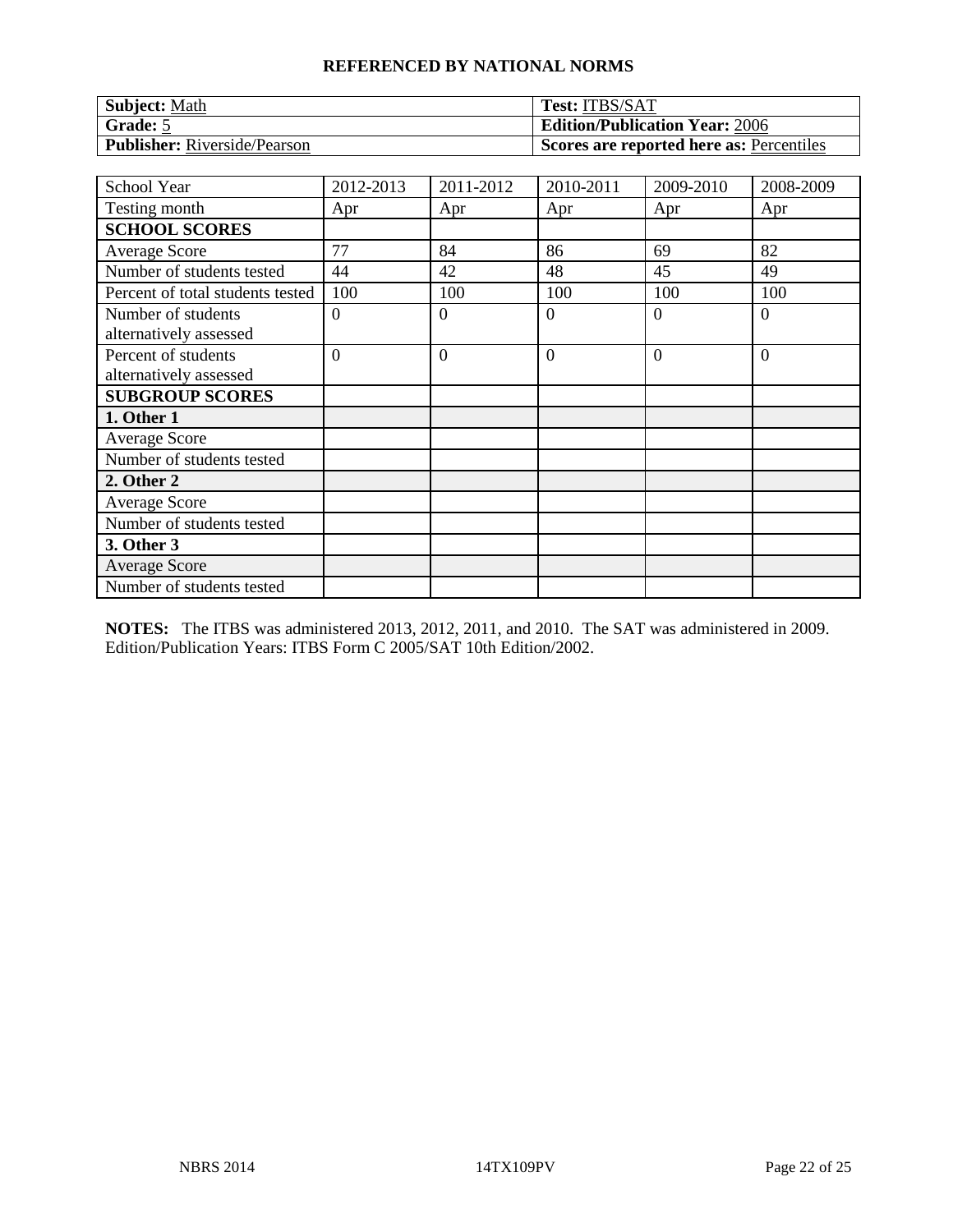| <b>Subject:</b> Reading/ELA         | <b>Test: ITBS/SAT</b>                    |
|-------------------------------------|------------------------------------------|
| Grade: $3$                          | <b>Edition/Publication Year: 2006</b>    |
| <b>Publisher:</b> Riverside/Pearson | Scores are reported here as: Percentiles |

| School Year                                   | 2012-2013      | 2011-2012      | 2010-2011      | 2009-2010 | 2008-2009      |
|-----------------------------------------------|----------------|----------------|----------------|-----------|----------------|
| Testing month                                 | Apr            | Apr            | Apr            | Apr       | Apr            |
| <b>SCHOOL SCORES</b>                          |                |                |                |           |                |
| <b>Average Score</b>                          | 77             | 85             | 74             | 83        | 81             |
| Number of students tested                     | 39             | 54             | 43             | 45        | 55             |
| Percent of total students tested              | 100            | 100            | 100            | 100       | 100            |
| Number of students<br>alternatively assessed  | $\Omega$       | $\Omega$       | $\overline{0}$ | 0         | $\Omega$       |
| Percent of students<br>alternatively assessed | $\overline{0}$ | $\overline{0}$ | $\overline{0}$ | $\Omega$  | $\overline{0}$ |
| <b>SUBGROUP SCORES</b>                        |                |                |                |           |                |
| 1. Other 1                                    |                |                |                |           |                |
| <b>Average Score</b>                          |                |                |                |           |                |
| Number of students tested                     |                |                |                |           |                |
| 2. Other 2                                    |                |                |                |           |                |
| <b>Average Score</b>                          |                |                |                |           |                |
| Number of students tested                     |                |                |                |           |                |
| 3. Other 3                                    |                |                |                |           |                |
| <b>Average Score</b>                          |                |                |                |           |                |
| Number of students tested                     |                |                |                |           |                |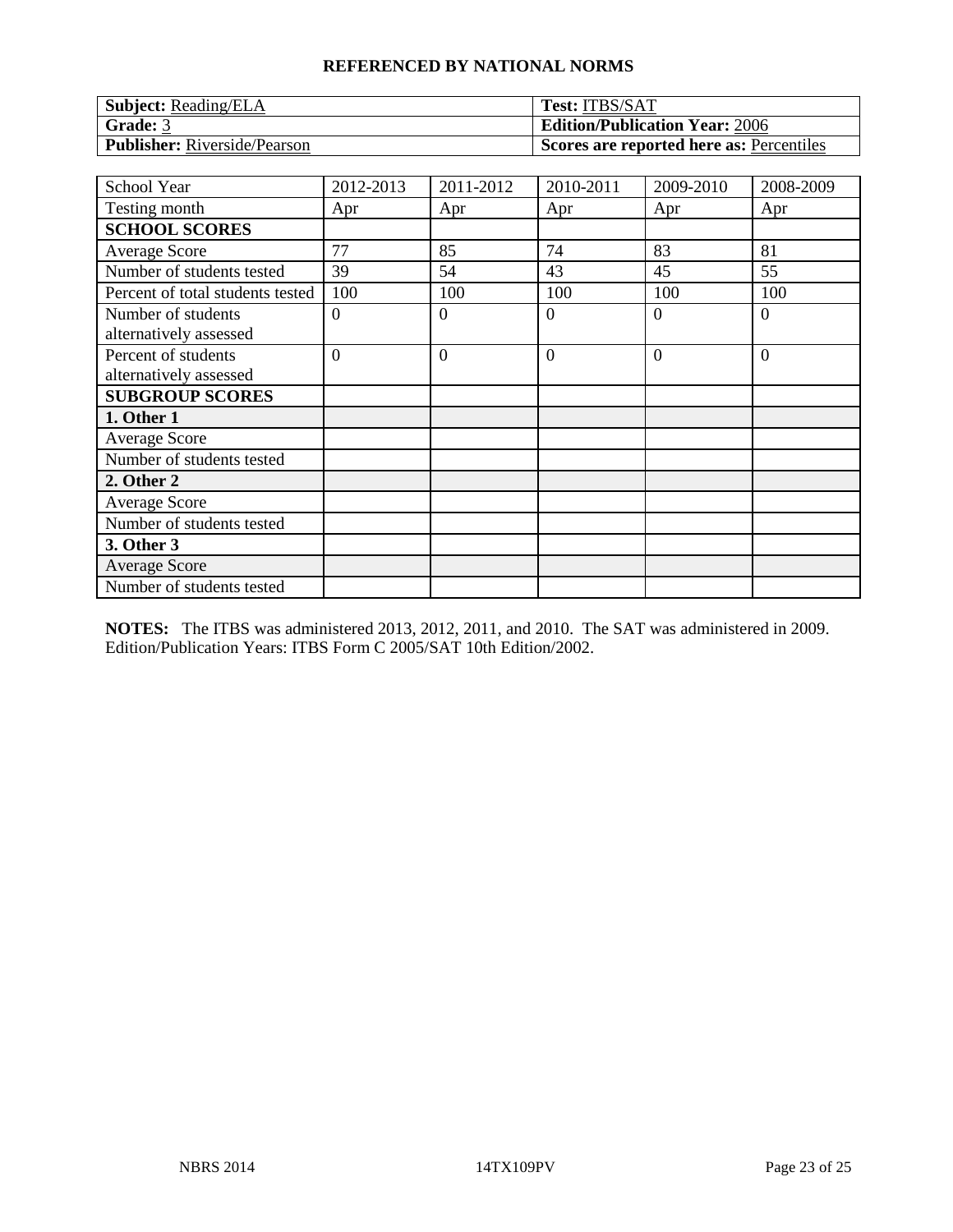| <b>Subject:</b> Reading/ELA         | <b>Test: ITBS/SAT</b>                    |
|-------------------------------------|------------------------------------------|
| <b>Grade: 4</b>                     | <b>Edition/Publication Year: 2006</b>    |
| <b>Publisher:</b> Riverside/Pearson | Scores are reported here as: Percentiles |

| School Year                                   | 2012-2013      | 2011-2012      | 2010-2011      | 2009-2010 | 2008-2009      |
|-----------------------------------------------|----------------|----------------|----------------|-----------|----------------|
| Testing month                                 | Apr            | Apr            | Apr            | Apr       | Apr            |
| <b>SCHOOL SCORES</b>                          |                |                |                |           |                |
| Average Score                                 | 89             | 79             | 87             | 82        | 84             |
| Number of students tested                     | 50             | 40             | 41             | 56        | 45             |
| Percent of total students tested              | 100            | 100            | 100            | 100       | 100            |
| Number of students<br>alternatively assessed  | $\overline{0}$ | $\Omega$       | $\theta$       | $\Omega$  | $\theta$       |
| Percent of students<br>alternatively assessed | $\overline{0}$ | $\overline{0}$ | $\overline{0}$ | $\theta$  | $\overline{0}$ |
| <b>SUBGROUP SCORES</b>                        |                |                |                |           |                |
| 1. Other 1                                    |                |                |                |           |                |
| <b>Average Score</b>                          |                |                |                |           |                |
| Number of students tested                     |                |                |                |           |                |
| 2. Other 2                                    |                |                |                |           |                |
| <b>Average Score</b>                          |                |                |                |           |                |
| Number of students tested                     |                |                |                |           |                |
| 3. Other 3                                    |                |                |                |           |                |
| <b>Average Score</b>                          |                |                |                |           |                |
| Number of students tested                     |                |                |                |           |                |